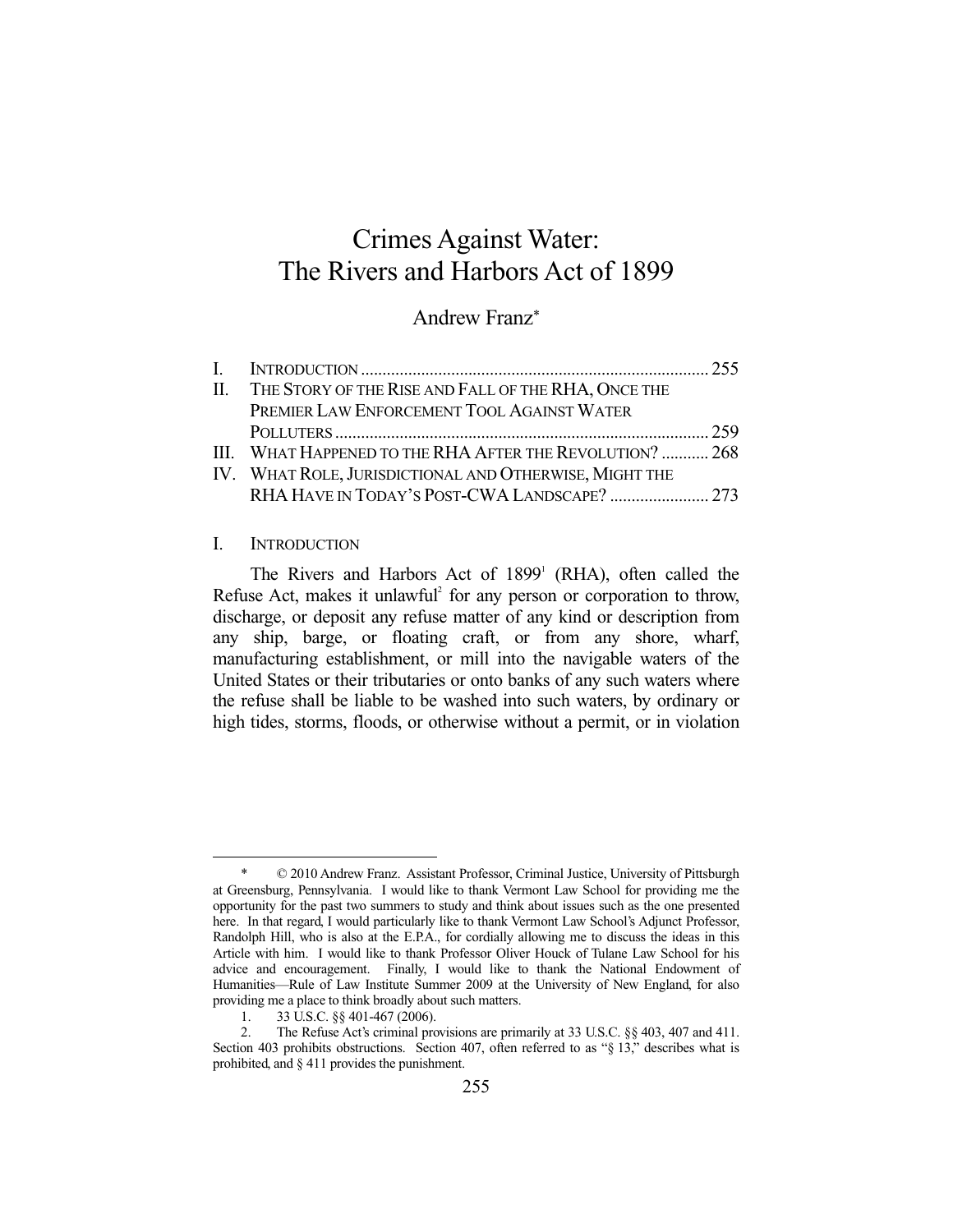of a permit.<sup>3</sup> In clearest terms, the RHA reflects that water pollution is a crime.<sup>4</sup>

 There is a debate, however, as to exactly what kind of water pollution Congress intended to criminalize by enacting the RHA. Most analysts assume the RHA came into wide usage in the 1960s and 70s in a manner inconsistent with the Act's original legislative intent, which was to prevent obstructions to navigation in interstate waterways.<sup>5</sup> One such analyst, Joseph D. Abkin, claims that because the RHA excluded sewage in a liquid state and spoke in terms of impeding or obstructing navigation, the statute could not have been formulated to cope with modern pollution. <sup>6</sup> Others, however, find the legislative history of the RHA consistent with its modern use.<sup>7</sup> For example, Peter C. Yeager and Albert E. Cowdrey indicate the Act was created in response to several factors, including: (1) the ever-present dangers of navigating boats in needlessly murky waters; (2) the deleterious history of water pollution at the dawn of the American industrial age, including prior ineffective state and federal<sup>8</sup> criminal and civil efforts at control; and (3) Congress taking seriously the "public trust" doctrine, whereby American commerce might be saved from its own self-destructive behavior.<sup>9</sup> In short, water pollution by 1899 in America was associated with diverse social, economic, aesthetic, and health harms, and it had already been criminalized by many state statutes.

 <sup>3.</sup> Section 407 also designates the Secretary of the Army as the permit authority, but this authority is delegated to the EPA, as well. 33 U.S.C.  $\S$  1342(a)(4)-(5), 1345 (Supp. V 1975) (including possible § 407 permit authority to states).

 <sup>4.</sup> Section 411, as amended in 1996, makes RHA convictions misdemeanors, with penalties ranging from fines of \$500 to \$25,000, and imprisonment for 30 to 365 days.

<sup>5.</sup> See, e.g., LETTIE M. WENNER, THE ENVIRONMENTAL DECADE IN COURT 7-18 (1982); Joseph D. Abkin, Federal Programs for Water Pollution Control, 1 U.C. DAVIS L. REV. 71, 96-98 (1969); HARVEY LIEBER, FEDERALISM AND CLEAN WATERS: THE 1972 WATER POLLUTION CONTROL ACT 23-25 (1975).

 <sup>6.</sup> Abkin mostly draws attention to where 33 U.S.C. § 407 explicitly exempts the criminalization of depositing refuse that "flow[s] from streets and sewers and pass[es] therefrom in a liquid state, into any navigable water[s]." Abkin, supra note 5, at 96 (citing 33 U.S.C. § 407). Abkin fails, however, to inquire into the potentially wider meaning of  $\S$  407's prohibition of discharges on banks and other such places where refuse is liable to be washed by tides, storms, floods, or otherwise into navigable waters or their tributaries. See id.

<sup>7.</sup> See, e.g., PETER C. YEAGER, THE LIMITS OF THE LAW: THE PUBLIC REGULATION OF PRIVATE POLLUTION 53-65 (1991); Albert E. Cowdrey, Pioneering Environmental Law: The Army Corps of Engineers and the Refuse Act, 44 PAC. HIST. REV. 331-49 (1975).

<sup>8.</sup> YEAGER, *supra* note 7, at 53-65; Cowdrey, *supra* note 7, at 331-49.

 <sup>9.</sup> Prior federal legislation, which the RHA was modeled upon, was designed to protect specifically named waters—e.g., New York and Boston Harbors, Lake Michigan, and the Sacramento and San Joaquin Rivers—from various laundry lists of pollutants and obstructions. Cowdrey, supra note 7, at 335-36.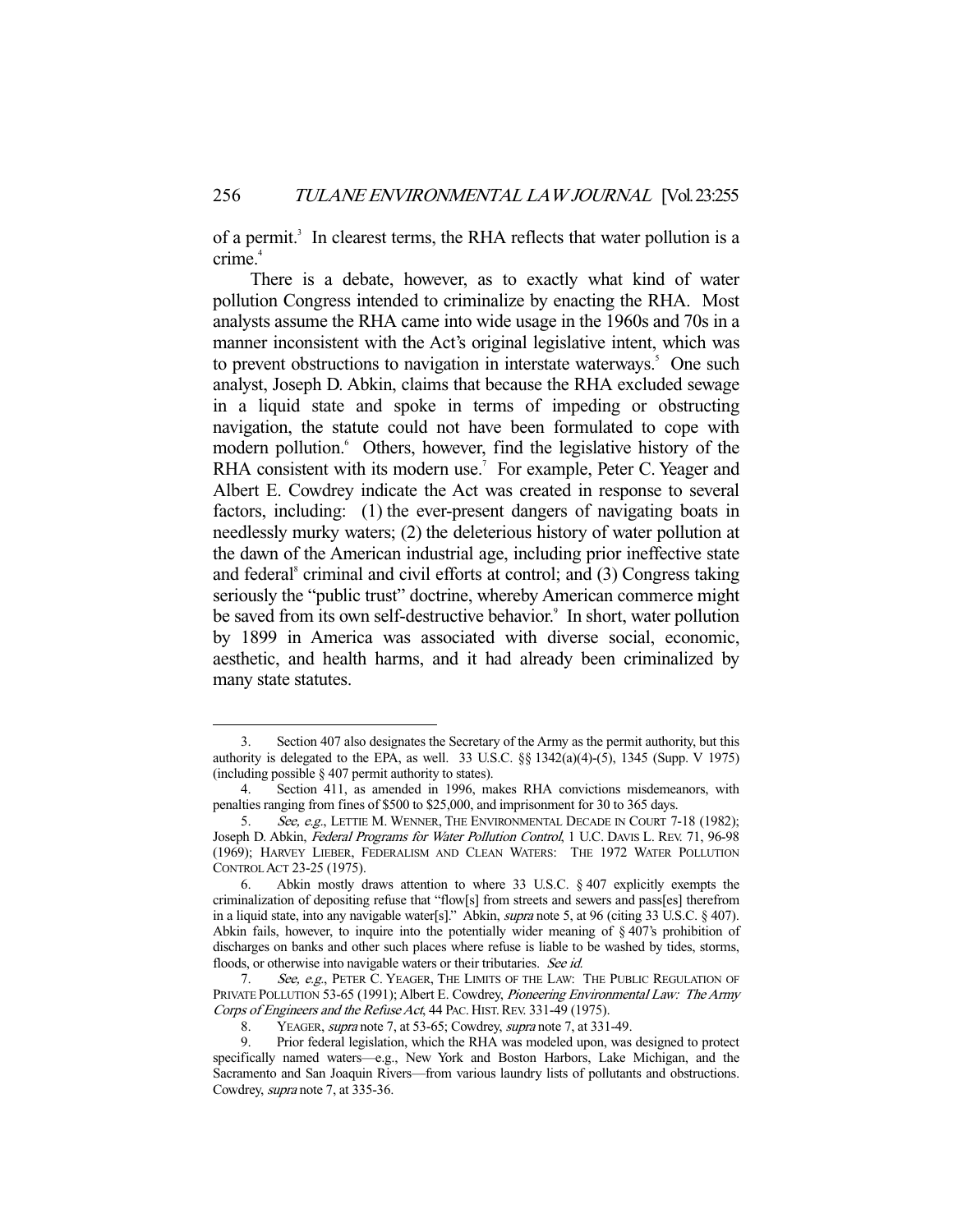-

 Early RHA cases prohibited the dumping of mud into tidal waters by persons,<sup>10</sup> discharging oil from vessels, $1<sup>1</sup>$  and throwing refuse into the water, including boxes, baskets, garbage, and wrappers.<sup>12</sup> The United States Supreme Court had already ruled in 1940 that the RHA was to be applied broadly to protect receiving waters from discharges where these waters were navigable or might reasonably be made navigable.<sup>13</sup> Lower federal courts were already holding that proof that the receiving waters were actually obstructed by the discharge was unnecessary.<sup>14</sup> A state court had even held that a state investigator was within the scope of his authority when he instituted a criminal action in federal court for pollution under the RHA, 33 U.S.C.  $\S$  407.<sup>15</sup> Despite these holdings, commentators typically claim the RHA was "rediscovered" in the 1960s following two important Supreme Court cases.<sup>16</sup> This is correct in the sense that rather than having to wait for new environmental legislation, aggressive U.S. Attorneys suddenly redirected their attention to an overlooked existing law. They found in the old statute a ready antipollution weapon to be used against a wide array of defendants for a wide array of conduct.<sup>17</sup> By 1972, when the Federal Water Pollution Control Act (FWPCA) was passed,<sup>18</sup> most criminal indictments to control water pollution were initiated under the RHA.<sup>19</sup>

 <sup>10.</sup> United States v. Moran, 113 F. 172, 173 (C.C.S.D.N.Y. 1901). Here the owner and the master of the tug, the latter who personally dumped, were charged. Id. at 172.

 <sup>11.</sup> La Merced, 84 F.2d 444, 446 (9th Cir. 1936). The court indicated that the Oil Pollution Act of 1924 did not eviscerate, but supplemented, the plain language of the RHA. Id. at 444. The RHA prohibited throwing, discharging, or depositing "from or out of any ship, barge, or other floating craft . . . any refuse matter of any kind or description."

 <sup>12.</sup> United States v. The Mormacsaga, 204 F. Supp. 701, 701-02 (E.D. Pa. 1962).

 <sup>13.</sup> United States v. Appalachian Elec. Power Co., 311 U.S. 377, 407-27 (1940).

 <sup>14.</sup> United States v. Ballard Oil Co., 195 F.2d 369, 371 (2d Cir. 1952).

 <sup>15.</sup> White v. Towers, 235 P.2d 209, 214 (Cal. 1951). A state Fish and Game Commission Officer instituted the charges in federal court because the offense occurred in the littoral waters of California, which were under concurrent jurisdiction of the state and federal governments. Id. at 210. The court held, because he acted appropriately and consistently with his job description in pursuing the charge in a properly constituted tribunal, that the officer was entitled to immunity from civil liability for allegations of malicious prosecution made by defendants who were acquitted. Id. at 214.

<sup>16.</sup> The two cases are United States v. Republic Steel Corp., 362 U.S. 482 (1960), and United States v. Standard Oil Co., 384 U.S. 224 (1966). A sampling of the commentators includes: ZYGMUNT J.B. PLATER ET AL., ENVIRONMENTAL LAW AND POLICY: NATURE LAW AND SOCIETY 959 (2004); LIEBER, supra note 5, at 24; YEAGER, supra note 7, at 113.

 <sup>17.</sup> JAMES V. DELONG, OUT OF BOUNDS OUT OF CONTROL: REGULATORY ENFORCEMENT AT EPA 63 (2002).

 <sup>18.</sup> The FWPCA, along with subsequent legislation, commonly became known as the Clean Water Act (CWA), 33 U.S.C. §§ 1251-1387 (2006).

<sup>19.</sup> WENNER, *supra* note 5, at 7-8.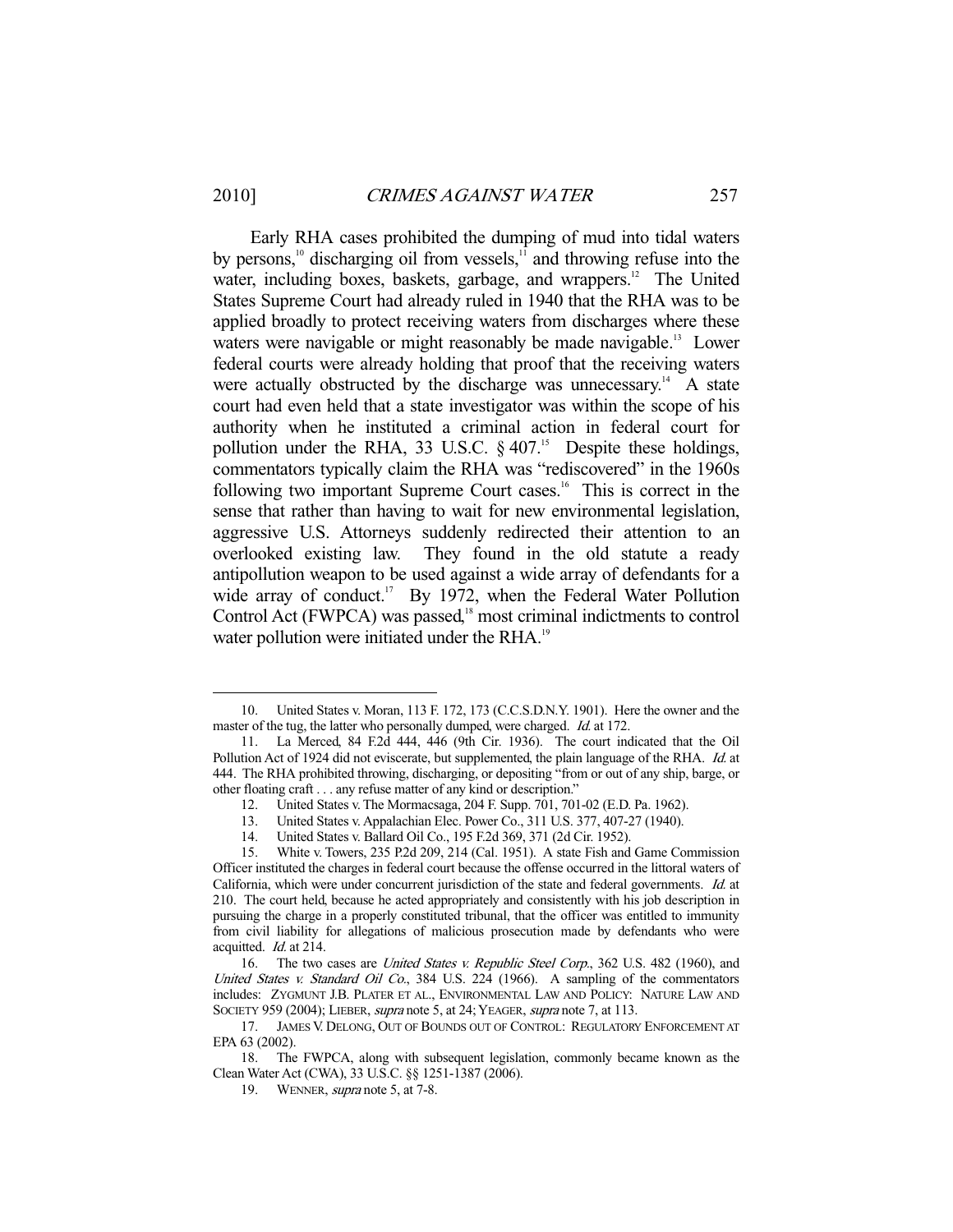There were other reasons for the rise in popularity of the RHA in the 1960s and 70s. The first of these reasons was the Act's "bounty" incentive.<sup>20</sup> Second, though "only a misdemeanor" with criminal fines then capped at  $$2,500$ ,<sup>21</sup> multiple-count indictments that increased the fines imposable significantly, if not massively, were not uncommon.<sup>22</sup> Finally, used in tandem with other environmental statutes, criminal punishments greatly in excess of the maximum fine were affirmed.<sup>23</sup>

 Clearly, widespread use of the RHA for criminal prosecutions in the 1960s and 70s had a strong impact on the industrial community. Eventually, the American Chamber of Commerce and the National Association of Manufacturers lobbied for repeal of the Act.<sup>24</sup> As discussed below, a complex series of political and legal events led to the weakening of the RHA. Ultimately, the more comprehensive and more complex Clean Water Act (CWA) took over much of the RHA's criminal water pollution coverage.<sup>25</sup> For a time, however, the RHA was the nation's premier environmental crime statute.<sup>26</sup>

 The events leading to weakened RHA coverage provide a criminological case study in official responses to white-collar crime and a deeper understanding of conflict theory's process of criminalization.<sup>27</sup> For legal historians, these same events offer insight into whether the common law is capable of protecting the public trust. For the criminal justice practitioner, despite the decline in its coverage, the RHA represents

<sup>20. 33</sup> U.S.C. § 411; see discussion *infra* notes 53-60.

 <sup>21.</sup> The maximum financial penalty was quietly raised from \$2,500 to \$25,000 in 1996.

<sup>22.</sup> For instance, one defendant in *United States v. Allied Chemical Corp.* was charged with 456 separate RHA counts. 420 F. Supp. 122 (E.D. Va. 1976). The court, upholding another indictment containing fifty counts, held in *United States v. Tobin Packing Co.* that each act of depositing refuse, no matter how small or how long it takes to enter the water, is punishable separately under the RHA. 362 F. Supp. 1127 (N.D.N.Y. 1973). The discussion in Tobin indicates that separate RHA counts are not deduced from mere size or length of time of discharge, but from discontinuity of flow, change in composition, and the varying of acts in the discharge process. Id. at 1130.

<sup>23.</sup> In Allied Chemical, Allied Chemical was convicted of numerous CWA counts, as well as pleading guilty to 456 RHA counts, and fined \$13,240,000, but this amount was reduced due to the defendant making a "charitable contribution" of \$8 million. 420 F. Supp. at 122, 124.

<sup>24.</sup> PLATER ET AL., *supra* note 16, at 959.

<sup>25.</sup> *Id.*<br>26. *Id.* 

 $26.$ 

 <sup>27.</sup> YEAGER, supra note 7, at 3-12. Conflict theory is a school of criminology, highly applicable to environmental-type crimes, holding that crime is strictly a political concept. Though there are a number of practitioners of conflict theory, the theory essentially posits that groups with competing interests vie for control of the state and hence control of the law, and that the powerful, while decriminalizing their own conduct, criminalize the conduct of the colonized, the migrant, the differentiated, and the unequal. The theory looks to the process of law making, the acts of law breaking, and the discretion of law enforcement, which together is called the process of criminalization. PIERS BIERNE & JAMES MESSERSCHMIDT,CRIMINOLOGY 387 (4th ed. 2006).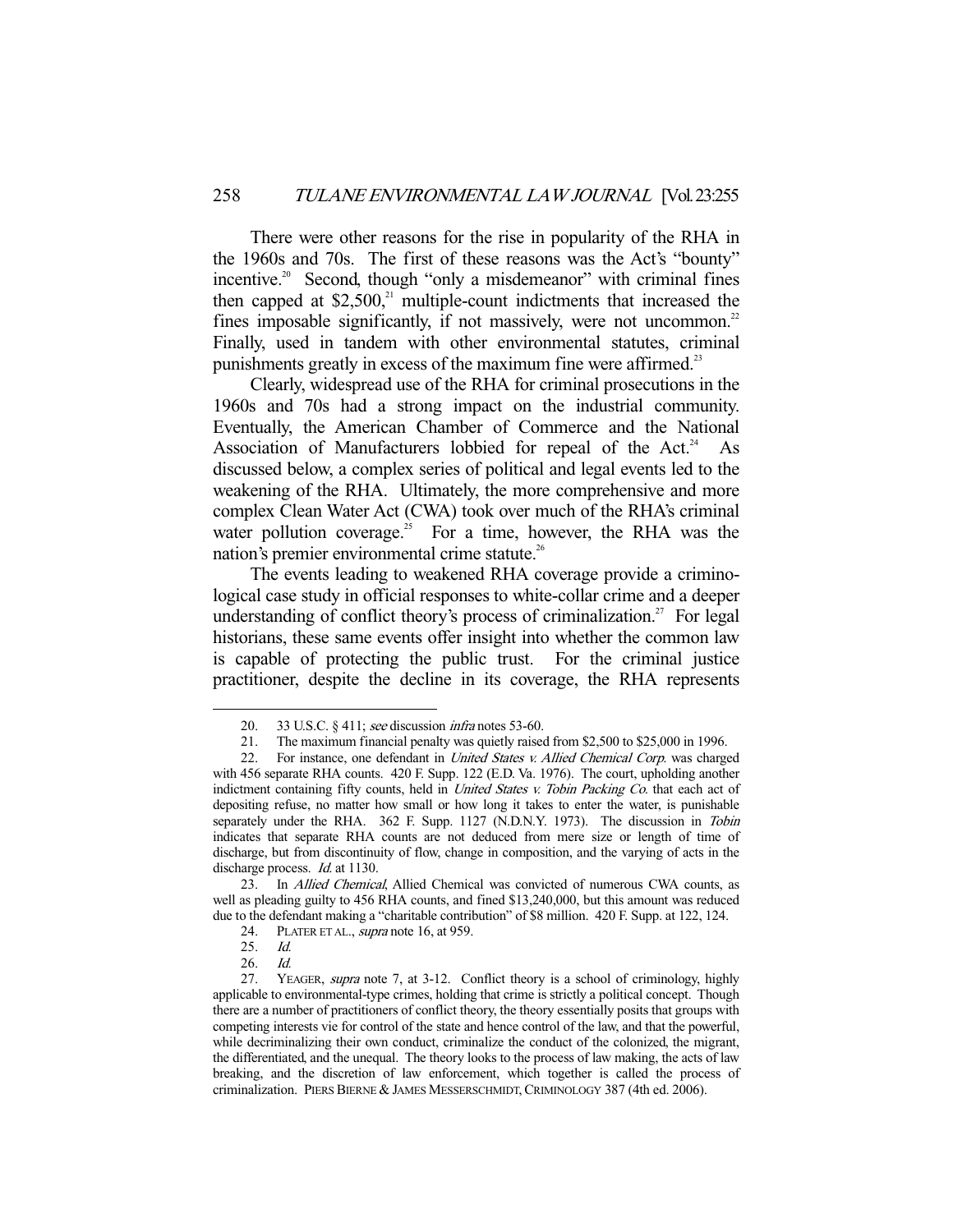efficacy. The RHA is not dead, but still in use. Given its past reincarnations, it would not be surprising if the Act once again found a new and more vigorous life. This Article discusses the seminal events in the 1960s and 70s leading to the revolution that was the formation of modern water pollution control. It discusses what happened to the RHA following that revolution, both immediately and in the long run. The Article concludes with an analysis of how the RHA implicates present federal, state, and local law enforcement practices; how the RHA is still effective; and how it may again be reinvigorated as a powerful law enforcement tool to combat water pollution, filling gaps in the CWA.

## II. THE STORY OF THE RISE AND FALL OF THE RHA, ONCE THE PREMIER LAW ENFORCEMENT TOOL AGAINST WATER POLLUTERS

 At the beginning of the 1960s, strong RHA enforcement was broadly endorsed by the Supreme Court. The five-to-four ruling in United States v. Republic Steel Corp. concerned the type of effluent content the RHA prohibits from being discharged.<sup>28</sup> The Supreme Court held that Republic Steel's unpermitted discharge of industrial solid wastes (iron production deposits) suspended in liquid was an obstruction to the navigable capacity of waters.<sup>29</sup> Over a number of years, defendant's discharges had reduced the depth of the Calumet River Channel four to nine feet.<sup>30</sup> The company asserted that its discharge was lawful pursuant to the RHA's liquid sewage exception.<sup>31</sup> The Court held that this exception was only for solids that would decompose in the water. $32$ 

 The second powerful Supreme Court endorsement of RHA criminal enforcement came six years later in the United States v. Standard Oil Co. decision.<sup>33</sup> There the Court held that the term "refuse" in the RHA is defined as "all foreign substances and pollutants."<sup>34</sup> The trial court had agreed with the defendant's proposition that the statutory term "refuse" must refer to something "valueless," and that therefore, criminal prosecution for accidental spilling of "good and valuable" jet fuel into

 <sup>28. 362</sup> U.S. 482, 483 (1960).

<sup>29.</sup> Id. at 485. It was not entirely clear whether the Court was relying on  $\S 403$ , which prohibits obstructions, or § 407, which imposes a near blanket prohibition on discharges.

 <sup>30.</sup> Id. at 484.

<sup>31.</sup> Id. at 491; see, e.g., 33 U.S.C.  $\S$  407 (2006) (referring to the RHA liquid sewage exception).

 <sup>32.</sup> Republic Steel, 362 U.S. at 490; accord, United States v. Ballard Oil Co., 195 F.2d 369 (1952).

 <sup>33. 384</sup> U.S. 224 (1966).

 <sup>34.</sup> Id. at 230.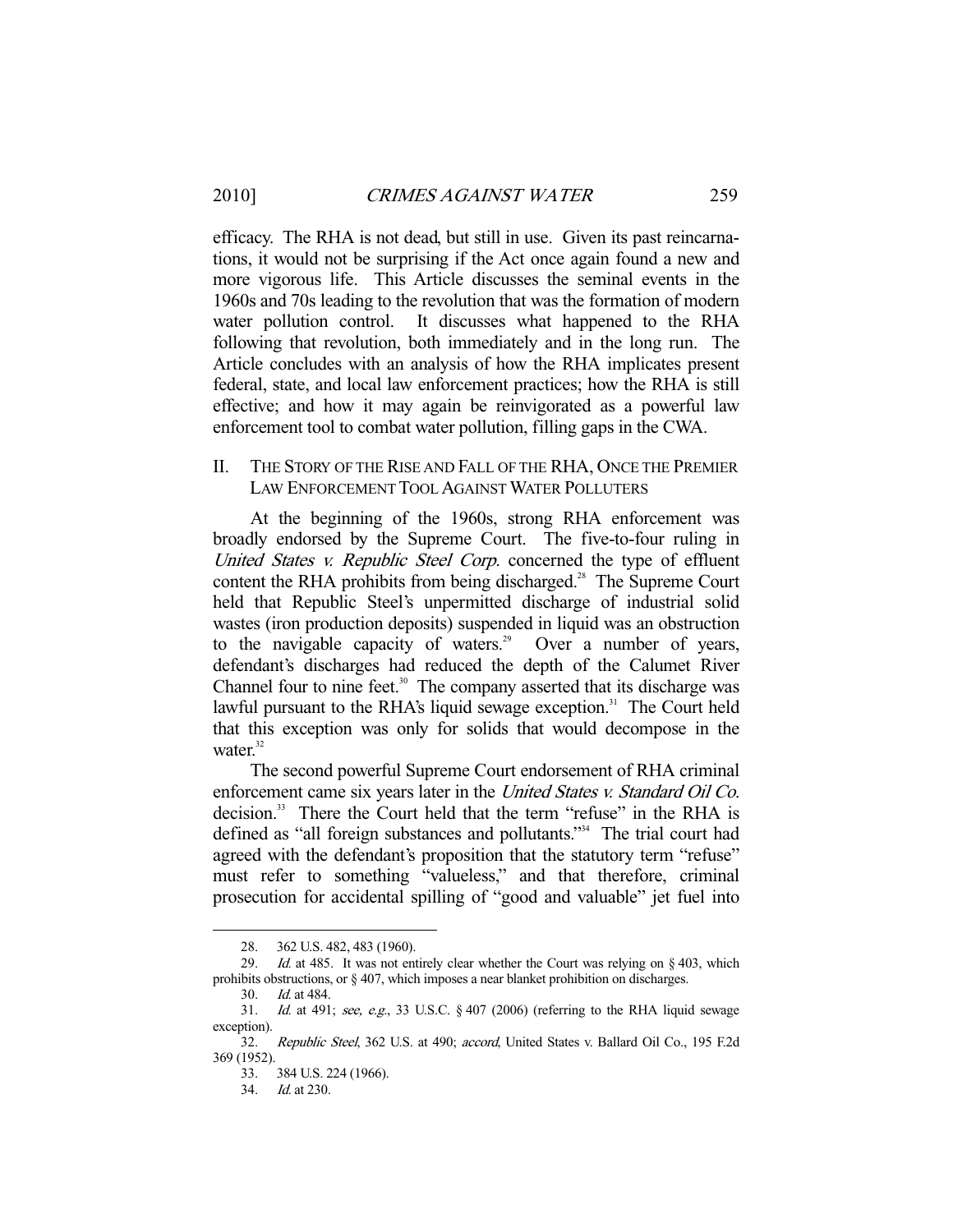the water must be dismissed.<sup>35</sup> The Supreme Court remanded, holding that "refuse" is a shorthand substitute for an exhaustive list of substances found in the RHA's predecessor acts, which in effect includes all substances, save those "flowing from streets and sewers and passing therefrom in a liquid state."36 The Court reasoned that unused oil has the same effect on water as used oil and that common sense dictates the RHA was not diminished, but supplemented, by listings of prohibited matter in predecessor statutes.<sup>37</sup>

After the decision in *Standard Oil*, it became widely apparent that any and every person or corporation who, without a permit, was discharging anything into the water could be found criminally liable. Though any unpermitted industrial water pollution was criminal, during the entire seventy-one years of the RHA's existence, only 415 permits had been sought.<sup>38</sup> Suddenly, more than ninety-nine percent of the estimated 40,000 industrial plants discharging effluent into U.S. waters were subject to criminal indictment.<sup>39</sup> At this point, Abkin claims, it might have been "unlawful to cast a stone into the navigable waters of the United States."<sup>40</sup> If just about everyone was potentially criminally liable under the reincarnated reading of the RHA, then the U.S. government was severely undermanned for prosecuting such crimes. Conventional wisdom had it that a large-scale civil and administrative law permit process was therefore necessary to undermine the potential RHA criminal justice juggernaut, while at the same time appearing to effectively control water pollution.<sup>41</sup>

Aside from the rulings in *Republic Steel* and *Standard Oil*, which greatly displeased industry, the executive branch, and much of Congress, the beginning of the end of the RHA's reign can be traced to a case where a barge loaded with 2,200,000 pounds of liquid chlorine sank in the Mississippi River and was abandoned.<sup>42</sup> According to the defendant in Wyandotte Transportation Co. v. United States, traditional maritime principles permitted owners to abandon sunken vessels without recourse.<sup>43</sup> The federal government determined the sunken barge posed

 <sup>35.</sup> Id. at 226.

 <sup>36.</sup> Id. at 229 (quoting S.REP. NO. 224 (1888)).

<sup>37.</sup> *Id.* at 226-30.

<sup>38.</sup> YEAGER, *supra* note 7, at 113.

 <sup>39.</sup> Id.

 <sup>40.</sup> Abkin, supra note 5, at 97.

 <sup>41.</sup> Id.

 <sup>42.</sup> Wyandotte Transp. Co. v. United States, 389 U.S. 191, 194 (1967).

 <sup>43.</sup> Id. at 198.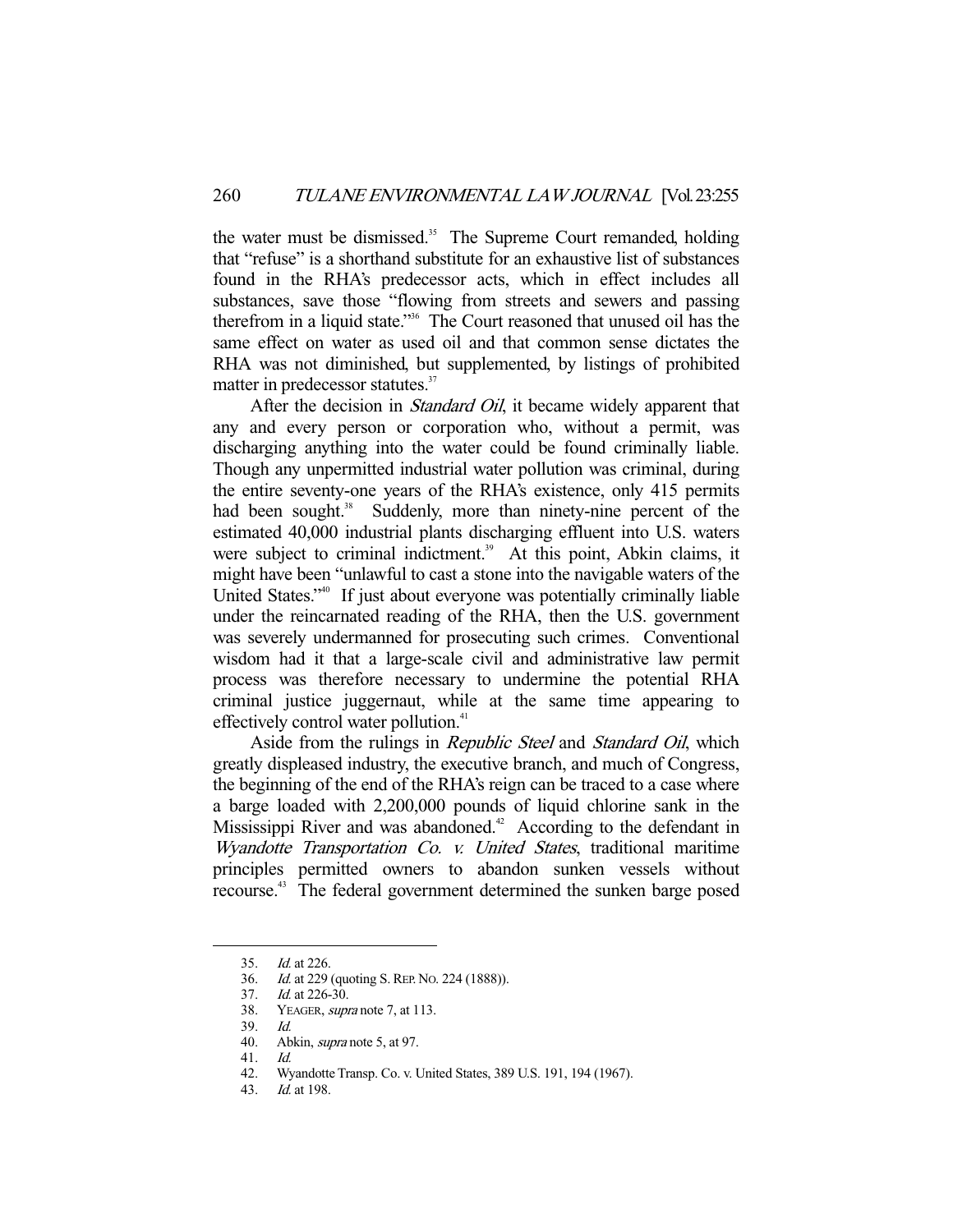grave danger to aquatic life and to the public.<sup>44</sup> At considerable public expense—\$3.1 million—the barge was raised and towed.<sup>45</sup> reaffirming *Republic Steel*, the Court held that where criminal penalties under the RHA will not rightfully reimburse the government for its expenses, the RHA can also be used to force the polluter to clean up their pollution.<sup>46</sup> Immediately following *Wyandotte*, Congress sought a more reliable, proindustry permitting program.<sup> $47$ </sup> Important to criminology's conflict theory, the pressure came not only from industry, insurance lobbies, and the executive branch, but also the burgeoning regulatory community and, at least for a while, the environmental movement.<sup>48</sup>

 Meanwhile, important RHA cases and prosecutions continued in the lower courts. In 1967, the United States Court of Appeals for the Third Circuit held that a discharge of diesel oil on the ground in close proximity to the sea that flowed by gravity alone into the sea was a violation of the RHA.<sup>49</sup> In 1969, the District Court for the Northern District of Illinois held that defendants could not assert the defense of estoppel simply because they had complied with state water quality standards.<sup>50</sup> In *United States v. Interlake Steel Corp.*, the court found very small amounts of iron particles and an "oily substance," discharged into the water and reported to the Department of Justice (DOJ) by the Coast Guard, violated the RHA.<sup>51</sup> After this case, Congressman Reuss of Wisconsin began loudly instigating for widespread criminal and *qui tam* use of the RHA against industry as a simple, quick, and effective measure to clean up the water. $52$ 

 As previously mentioned, the RHA has a "bounty hunters" fee, which, in the discretion of the court, allows for up to one-half of all fines

-

 48. NANCY FRANK, FROM CRIMINAL LAW TO REGULATION: A HISTORICAL ANALYSIS OF HEALTH AND SAFETY LAW 150-251 (1986); YEAGER, supra note 7, at 53-65.

49. United States v. Esso Standard Oil Co., 375 F.2d 621, 623 (3d Cir. 1967).

 50. United States v. Interlake Steel Corp., 297 F. Supp. 912, 916 (N.D. Ill. 1969). In considering this holding it must be kept in mind that although state water quality standards today are often enough deficient, standards in the late 1960s were notoriously deficient.

51. *Id.* at 912-14 (holding that agents not enumerated in Section 417 of the RHA—that is, the U.S. Coast Guard—could refer matters to the DOJ for prosecution).

52. LIEBER, *supra* note 5, at 23-5; YEAGER, *supra* note 7, at 120.

<sup>44.</sup> *Id.* at 194-95.

 <sup>45.</sup> Id. at 195.

<sup>46.</sup> Id. at 204-05. The Court also held that future discharges could be enjoined. Id. at 204-05 n.15.

<sup>47.</sup> See Thomas B. Anderson, Jr., Removal of Obstructions for Navigable Waters: Shipowners' Liability and the Wreck Act, 48 N.C. L. REV. 552, 565-66 (1970); Lucian Y. Ray, The Removal of Obstructions from Navigable Waters—Who Pays? 34 INS. COUNSEL J. 28, 35-36 (1967); Lucian Y. Ray, The Wyandotte Decision—Its Significance to Maritime Interests, 38 INS. COUNSEL J. 230, 240; Walter E. Maloney, Wyandotte and Its Effects on P & I Tower's Liability or Other Insurances: What Policy Covers?, 43 TUL. L. REV. 567, 575 (1969).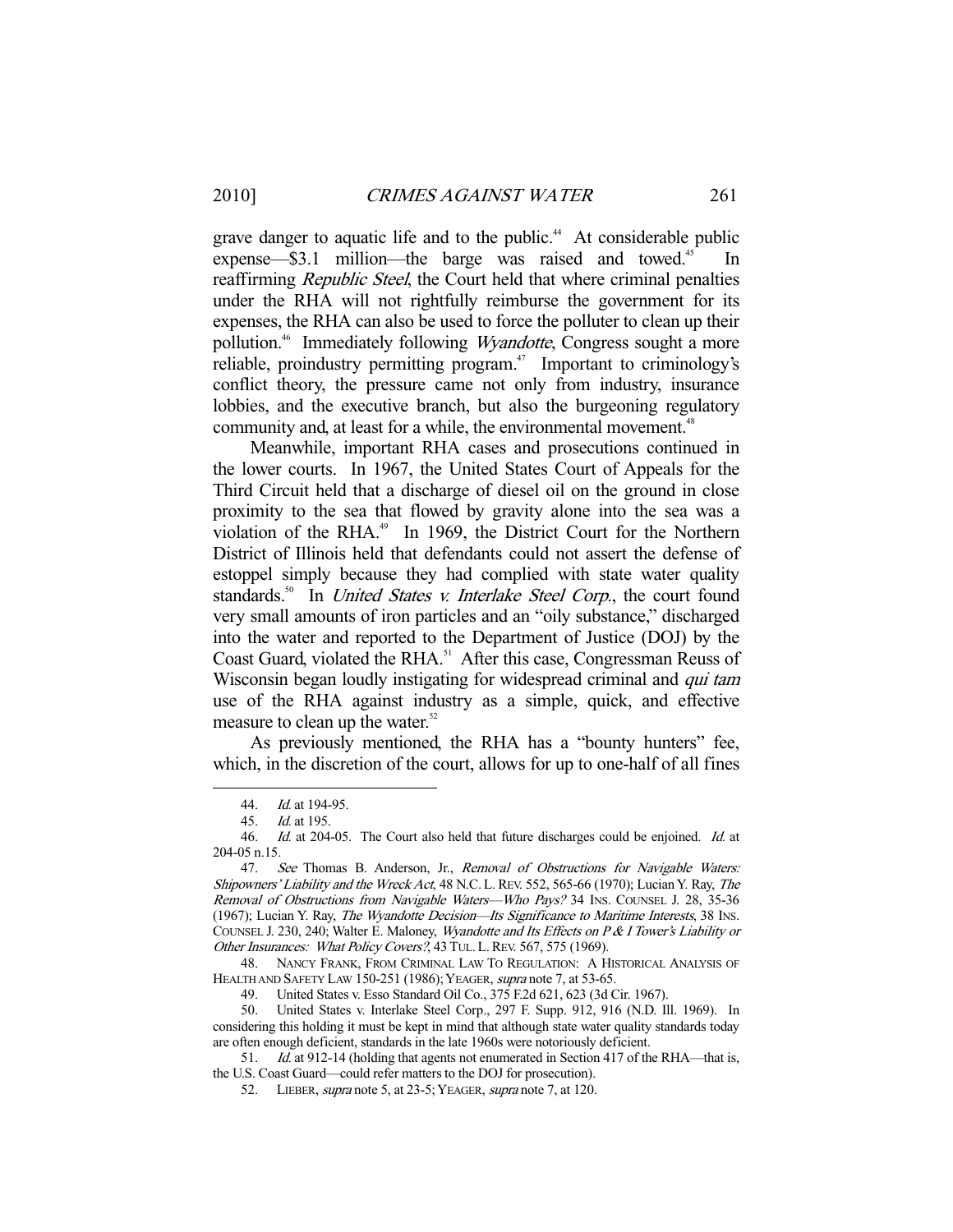imposed to go to the informer upon conviction.<sup>53</sup> Clearly, this "bounty" incentive played a significant role in both the reemergence and the decline of the RHA's popularity in the early 1970s. Courts have held that this "discretionary" award to the informant is actually mandatory.<sup>54</sup> Some notable rewards were given out. In one case, a mother and son were awarded \$12,500 for reporting illegal discharges by defendant into the East River.<sup>55</sup> Most of the "bounty hunters" were environmental groups, who used highly standardized petitions seeking the reward.<sup>56</sup> Shortly after the RHA's rediscovery, those groups began attempting their qui tam suits against polluters under the auspices of the Act's bountyhunter provision where prosecutors had refused to prosecute.<sup>57</sup> Many *qui* tam suits were tried and most of these failed, as lower courts held that the bounty-hunter provision did not mean the RHA could be used for private criminal law enforcement.<sup>58</sup> There are notable exceptions to the general rule of failed RHA *qui tam* actions,<sup>59</sup> but for the most part, the *qui tam* suits were unsuccessful unless the federal government cooperated and became actively involved in the actions.<sup>60</sup>

 Into the early 1970s, federal prosecutors continued to bring charges under the RHA. $^{61}$  The lower courts did their part by continuing to come up with tough rulings against dischargers. $62$  For instance, discharges of

 <sup>53. 33</sup> U.S.C. § 411 (2006).

<sup>54.</sup> See, e.g., United States v. St. Regis Paper Co., 328 F. Supp. 660, 664 (W.D. Wisc. 1971).

 <sup>55.</sup> United States v. Transit-Mix Cement Corp., 2 Env't Rep. Cas. (BNA) 1074, 1075 (S.D.N.Y. 1970).

 <sup>56.</sup> A beautiful example of such a petition can be found at VICTOR J. YANNACONE ET. AL, ENVIRONMENTAL RIGHTS AND REMEDIES 270-82 (1972); see also 1 E.L.R. 10133, 10137; EPA and the Refuse Act permit Program, 1 ELR 10133, at 10137 (citing the qui tam informational program guidelines for would-be bounty hunter citizens put into effect by then Western District Pennsylvania U.S. Attorney, Richard Thornburgh).

<sup>57.</sup> PLATER ET AL., *supra* note 16, at 958-60.

 <sup>58.</sup> A good example of a lower court's typical and summary dismissal of such a suit is Reuss v. Moss-American, 323 F. Supp. 848, 850 (N.D. Wisc. 1971).

 <sup>59.</sup> Alameda Conservation Ass'n v. California, 437 F.2d 1087, 1089 (9th Cir.), cert. denied, 402 U.S. 908 (1971). In the postrevolutionary era, see Libby Rod & Gun Club v. Poteat, 457 F. Supp. 1177, 1185 (D.C. Mont. 1978).

<sup>60.</sup> WENNER, *supra* note 5, at 68. The lower courts' rejection of citizen-initiated actions under the RHA is anomalous, however, to previous Supreme Court rulings upholding *qui tam* suits under logically similar statutes and situations. Certainly, qui tam citizen enforcement suits have had a significant impact on the development of American criminal law, particularly where government enforcement was novel, sporadic, weak, or where favoritism and corruption were prevalent. See, e.g., Marvin v. Trout, 199 U.S. 212 (1905); United States ex rel. Marcus v. Hess, 317 U.S. 537, reh'g denied, 318 U.S. 799 (1943); Adams v. Woods, 6 U.S. (2 Cranch) 336 (1805).

 <sup>61.</sup> See, e.g., United States v. Fla. Power & Light Co., 53 F.R.D. 249, 251 (S.D. Fla. 1970); United States v. Steel Co., 333 F. Supp. 1073, 1075 (S.D. Tex. 1971).

 <sup>62.</sup> See, e.g., Fla. Power & Light, 53 F.R.D. at 251; Armco Steel, 333 F. Supp. at 1075.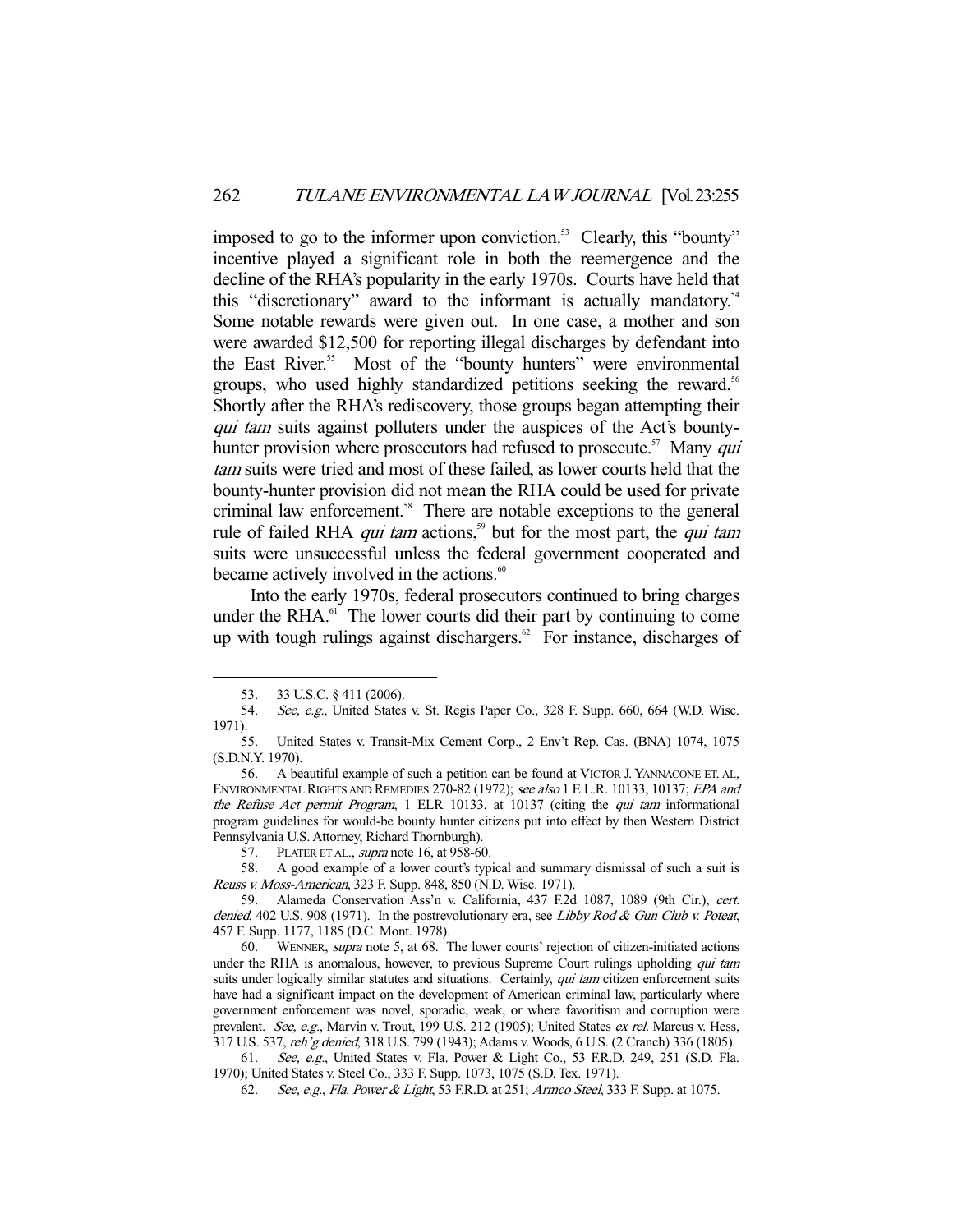pure water that otherwise changed the temperature of receiving waters,<sup>63</sup> and discharges of toxics such as cyanide, phenols, sulfites, and ammonia<sup>64</sup> were found to violate criminal provisions of the RHA.

 On December 23, 1970, however, just a couple of weeks after he established the Environmental Protection Agency (EPA), President Nixon controversially announced that the federal government would actively use the RHA as part of a broader strategy to restrict water pollution and control and enforce water quality standards in the nation's navigable waters.<sup>65</sup> It is quite likely that Nixon had plans other than those he stated publicly. Nixon tried to forestall the ramped-up use of criminal and *qui* tam RHA actions and the increasingly finicky courts, while conducting discrete, back door communiqués with the industry polluters that Nixon, Congress, and the nation relied upon for their power and prestige.<sup>66</sup>

 Rather than mounting an immediate escalation of criminal actions against industry, the Nixon strategy sought to modify the RHA with a more thorough permit process. $67$  This approach was pitched to industry, regulators, and environmentalists as an attempt to rescue the weak permit program alluded to in the RHA.<sup>68</sup> Under the Nixon plan, industries could obtain permits from the United States Army Corps of Engineers (Corps) to discharge into navigable waters or their tributaries after identifying the types and amounts of effluents they were discharging and after certifying they were in compliance with water quality standards.<sup>69</sup> Implicit, but unstated, in this plan was the government's dependence on industry to provide information about its effluents.<sup>70</sup> The Nixon Administration further muddied the waters by bringing various regulatory agencies into the decision-making process. The EPA would review these permits and issue regulatory standards for several categories of industry; however, developing regulatory standards would take many years, not months.<sup>71</sup> Violations of permits, when they did occur, would be handled according to complex DOJ internal decision-making rules that might lead to civil suits—not criminal indictments.<sup>72</sup> As well, the Interior Department's Federal Water Quality Administration would coordinate negotiations

<sup>63.</sup> *Fla. Power & Light*, 53 F.R.D. at 251.

 <sup>64.</sup> Armco Steel, 333 F. Supp. at 1075.

 <sup>65.</sup> RICHARD LAZARUS, THE MAKING OF ENVIRONMENTAL LAW 76 (2004); LIEBER, supra note 5, at 24.

<sup>66.</sup> YEAGER, *supra* note 7, at 114-21.

 <sup>67.</sup> See LIEBER, supra note 5, at 24.

 <sup>68.</sup> See id. at 24-25.

 <sup>69.</sup> Id. at 24.

 <sup>70.</sup> Id.

 <sup>71.</sup> Id.

 <sup>72.</sup> Id.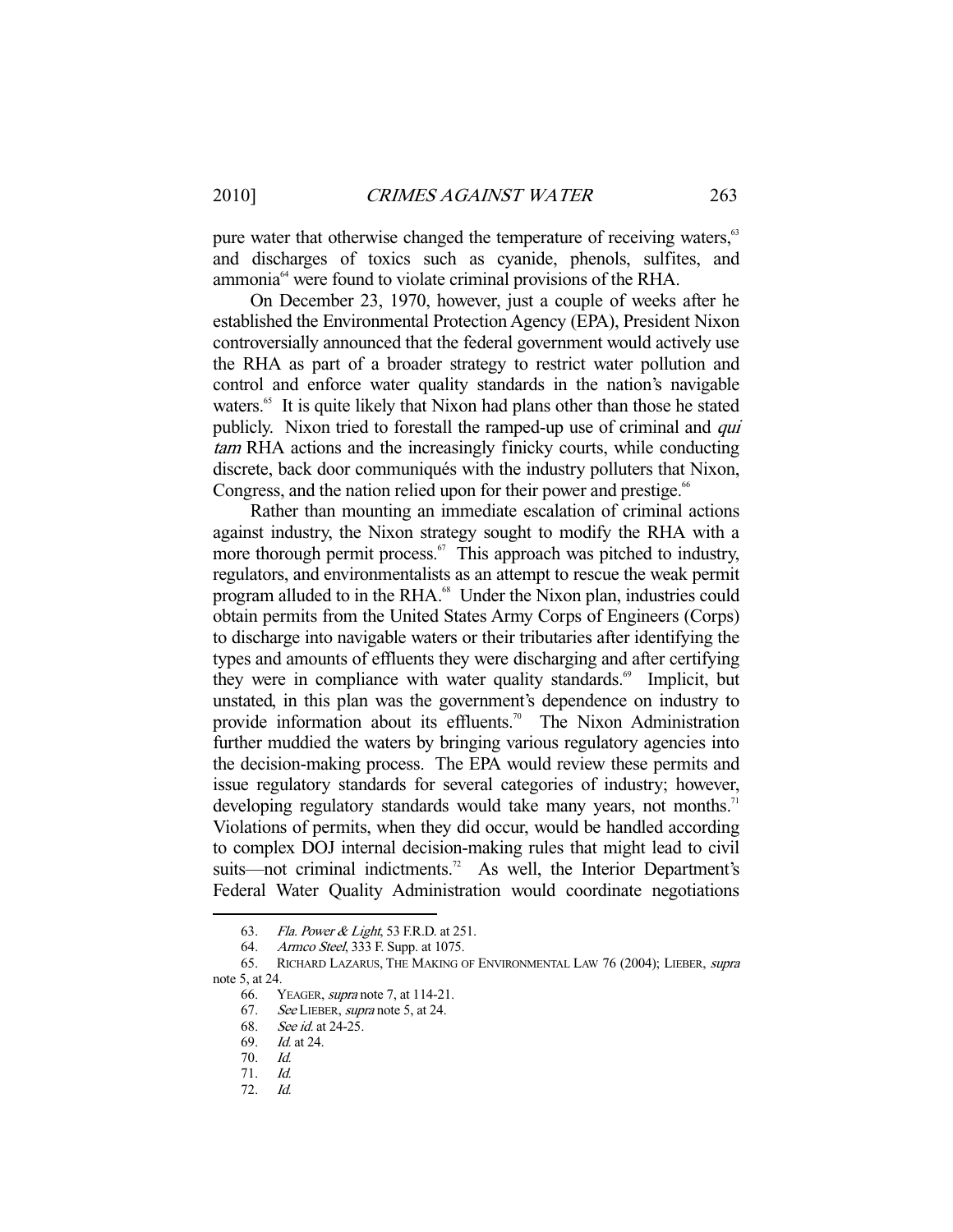between states and industry and immediately limit DOJ discretion for filing criminal charges. $73$ 

 The new RHA permit program was to begin July 1, 1971, and more than 20,000 applications were anticipated.<sup>74</sup> Not unexpectedly, problems developed.<sup>75</sup> Applications were late being distributed.<sup>76</sup> When the applications did arrive, the federal agencies were swamped with them and lacked manpower for timely review.<sup>77</sup> Outspoken U.S. Attorneys remained zealous in their use of the RHA to criminally prosecute industry.78 Whitney North Semour of New York's Southern District notoriously refused to clear his decisions with DOJ superiors in Washington.<sup>79</sup> Congressman Reuss now vociferously claimed the White House was using the RHA amendments to hamper swift prosecutions.<sup>80</sup> By spring of 1971, only twenty-eight suits had been brought against water polluters by the DOJ, and half of these were to halt horrific mercury emissions widely covered in the press.<sup>81</sup>

Despite their general lack of success with *qui tam* actions under the RHA, environmentalist groups proved more adept at bringing citizen suits against federal agencies for failing to carry out legislated mandates.<sup>82</sup> This is how the Nixon plan for the RHA was defeated. The environmentalists, who had first hailed the new regulatory program, came to see that the Corps was not going to issue very restrictive permits under the proposed amendments to the RHA.<sup>83</sup> For one thing, the permitting process proposed by the Nixon Administration provided for no public participation.<sup>84</sup> The Nixon plan was highly deferential to the polluting industries, who in effect would write their own permits.<sup>85</sup> Industries claimed the contents of their effluents, no matter how harmful, were proprietary trade secrets; their revelation would violate principles of capitalism by aiding their competitors.<sup>86</sup> Succumbing to this reasoning,

-

82. WENNER, supra note 5, at 69-70.

<sup>73.</sup> YEAGER, *supra* note 7, at 121-22.

 <sup>74.</sup> LIEBER, supra note 5, at 24.

 <sup>75.</sup> Id. at 25.

 <sup>76.</sup> Id.

 <sup>77.</sup> Id.

 <sup>78.</sup> Id.

 <sup>79.</sup> Id.

 <sup>80.</sup> Id.

<sup>81.</sup> YEAGER, *supra* note 7, at 122.

<sup>83.</sup> See LIEBER, supra note 5, at 24-25; WENNER, supra note 5, at 69-70.

<sup>84.</sup> YEAGER, *supra* note 7, at 124-5.<br>85. Id: Neal Shover & Aaron Rout

Id.; Neal Shover & Aaron Routhe, Environmental Crime, 32 CRIM. & JUST. 321, 346 (2005) (commenting that nothing has really changed in this regard; corporate interests have always played an active role in crafting the laws proscribing their conduct).

 <sup>86.</sup> YEAGER, supra note 7, at 125.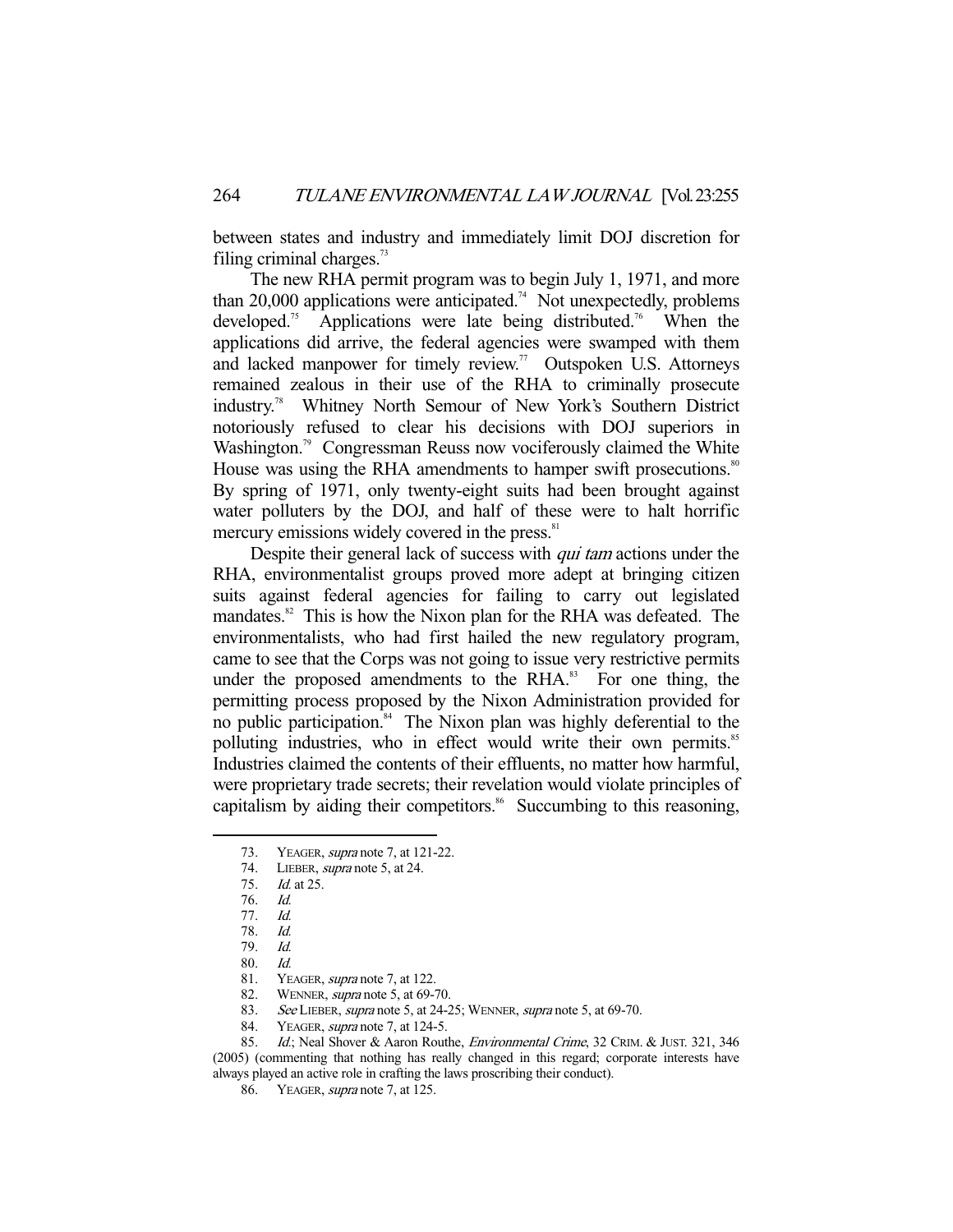the Nixon Administration's complex regulatory scheme enabled the overseeing agencies to withhold critical effluent content information from both the public and the states.<sup>87</sup> The states themselves were rather unenthusiastic about the Nixon plan by this time, too, for the new program seemed to conflict with state and local permit systems then widely in place.<sup>88</sup>

 The first hammer blow to the RHA was a judicial decision attacking its proposed new permitting plan. In Kalur v. Resor, a case brought by frustrated environmentalists seeking to prevent the Corps from issuing permits to industries on the highly polluted Ohio River, the court invalidated the Nixon plan as envisioned, doing so on two broad grounds.<sup>89</sup> The first ground, which has largely been ignored by history, was the court's open declaration that the Nixon permit plan was a cloaked ruse whose purpose was to massively and unlawfully undermine the RHA's criminal provisions.<sup>90</sup> The court noted that vast numbers of criminals in industry had remorselessly flouted these provisions since  $1899$ .<sup>91</sup> The court's second ground for invalidating the Nixon plan has received more attention, and this was that the Corps had not written an environmental impact statement (EIS) for each application as required under the recently passed National Environmental Policy Act of 1969 (NEPA).<sup>92</sup> Tellingly, though commentators widely opined that the court's NEPA deference reasoning was odd,<sup>93</sup> the defendants in Kalur did not appeal. $94$  Immediately after the Kalur decision, however, the EPA announced the new RHA permit program was dead.<sup>95</sup> The announcement mentioned that it would be impossible for the government, already overburdened, to prepare the many thousands of EISs, which were

 <sup>87.</sup> Id. at 126.

<sup>88.</sup> LIEBER, *supra* note 5, at 24.

 <sup>89. 335</sup> F. Supp. 1, 4-5 (D.C.D.C. 1971).

 <sup>90.</sup> Id. at 12.

<sup>91.</sup> *Id.* at 11. For the opinion of one commentator who saw both rationales in Kalur, see Lakshman Guruswamy, The Case for Integrated Pollution Control 54 L. & CONTEMP. PROBS. 41, 53 (1991).

<sup>92.</sup> *Kalur*, 335 F. Supp. at 13-15. NEPA, 42 U.S.C. § 4332(2), often called the "stop and think" law, requires all federal agencies to produce EISs, assessing environmental risks and benefits as well as more environmentally friendly alternatives for all proposed major programs.

<sup>93.</sup> See, e.g., Garrett Power, The Fox in the Chicken Coop: The Regulatory Program of the U.S. Army Corps of Engineers, 63 VA. L. REV. 503, 512-13 (1977) (criticizing the opinion's logic).

 <sup>94.</sup> Defendants included the Secretary of the Army, the Administrator of the EPA, and the Chief Engineer for the Army Corps of Engineers.

<sup>95.</sup> YEAGER, *supra* note 7, at 129.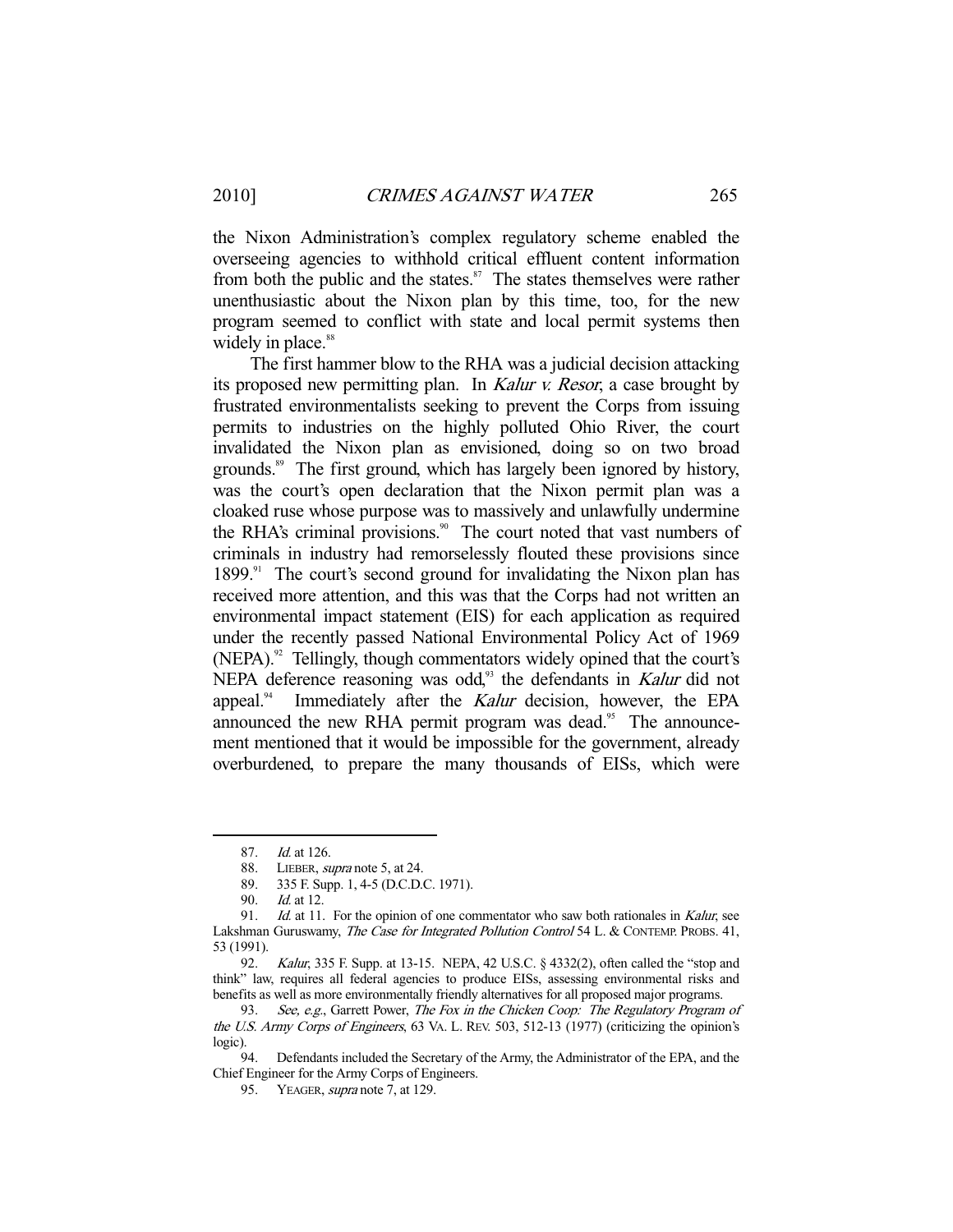previously thought to be unnecessary, but were now mandated by the decision.<sup>96</sup>

 The second hammer blow fell in 1973, but this time it was directly aimed at the body of the RHA. In United States v. Pennsylvania Industrial Chemical Corp. (PICCO), the Supreme Court cast doubt on its previous favorable RHA rulings. $97$  A jury convicted the defendant corporation on all counts, then the Third Circuit reversed for the defendant;<sup>98</sup> however, the Supreme Court remanded the case to the trial court.<sup>99</sup> In doing so, the Court cautiously confirmed what it now saw to be a central *Republic Steel* holding that whether the discharge effects navigation is irrelevant to an RHA criminal analysis.<sup>100</sup> The Court also confirmed that the new water quality legislation, passed after the date of the offenses alleged, compliments the RHA's criminal enforcement provisions rather than undermines them.<sup>101</sup> The Court even insisted that the defendant in an RHA case would not be permitted to show the government did not have a permit program in place because the RHA absolutely prohibits polluting the navigable waters regardless of government action, and absence of a permit program cannot sanction dumping.<sup>102</sup> Nevertheless, the Court held that where a defendant has discharged matter that did not impede navigation, the defendant is allowed to show at trial that the agency overseeing the RHA consistently construed the Act at the time of the alleged offense to be limited to discharges affecting navigation; $103$  in other words, the Court would allow a narrow exception to its previous strict liability holdings for certain defendants to show and to seek jury instructions that they had affirmatively been misled by the Corps' prior disinterest in policing waters.<sup>104</sup> Subsequent cases have both minimized and clarified the holding, but at the time it was a significant blow to the RHA given the

 <sup>96.</sup> Id.

 <sup>97. 411</sup> U.S. 655 (1973).

<sup>98.</sup> United States v. Pa. Indus. Chem. Corp. (PICCO), 461 F.2d 468, 469 (3d Cir. 1972).<br>99. *PICCO*. 411 U.S. at 675.

PICCO, 411 U.S. at 675.

<sup>100.</sup> *Id.* at 669-71 (citing United States v. Republic Steel Corp., 362 U.S. at 489 (1960)). Curiously, this issue was not central to the holding of Republic Steel, because due to defendant's nondissolving discharges, the depth of the Calumet River Channel had been reduced four to nine feet and navigability had been obstructed. Republic Steel, 362 U.S. at 484.

<sup>101.</sup> *PICCO*, 411 U.S. at 668.

 <sup>102.</sup> Id. at 668-70.

 <sup>103.</sup> Id. at 670.

<sup>104.</sup> LIEBER, *supra* note 5, at 25.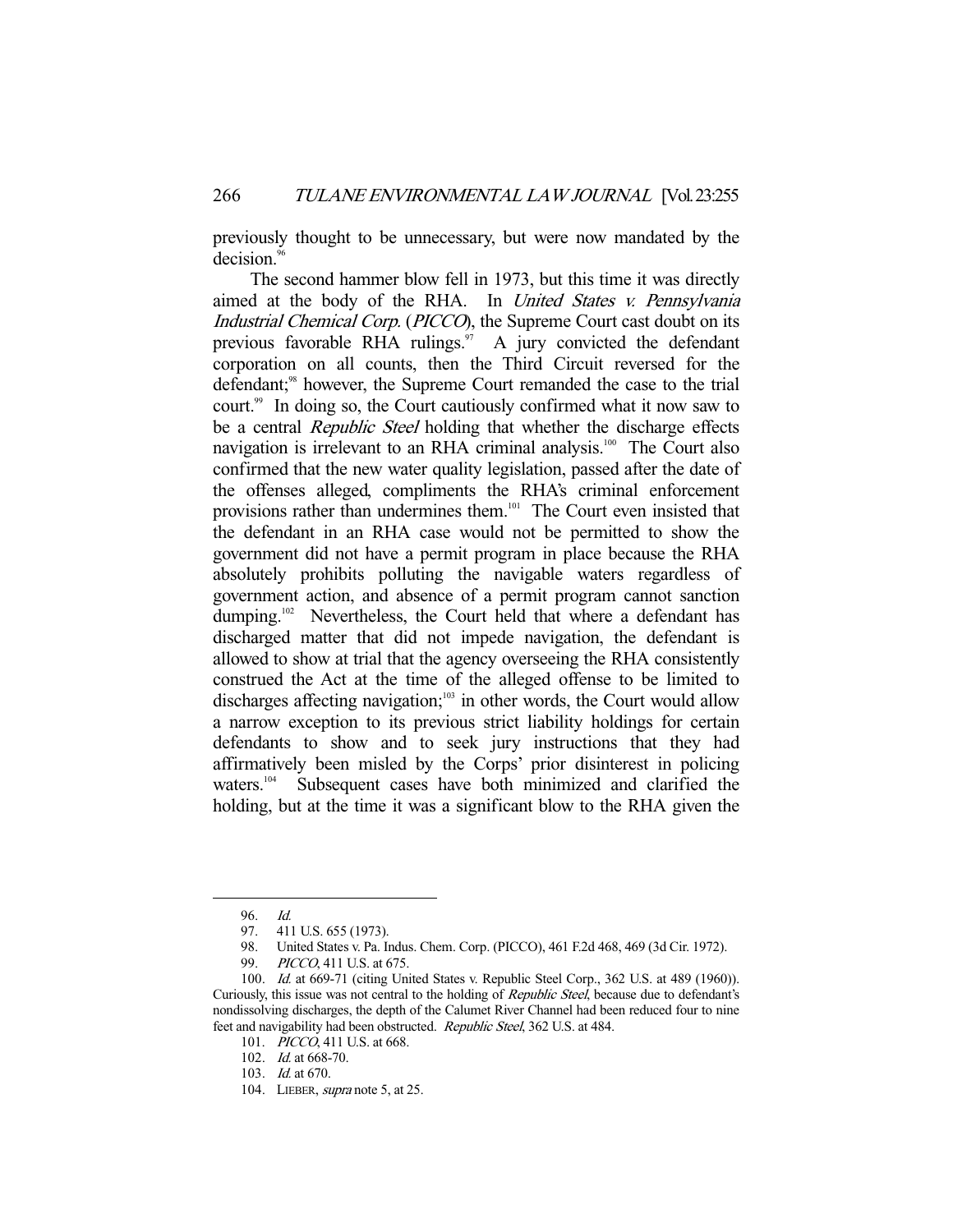limited role its weak permit program had played in criminal enforcement cases.<sup>105</sup>

 These blows, along with the creation of the EPA in 1970 and the passage of the FWPCA of 1972, ended the reign of the RHA as the dominant federal criminal law enforcement tool against water pollution. Evidence of the revolution is in the numbers. Over 400 RHA criminal indictments had been filed in the four years immediately following the 1966 Standard Oil case.<sup>106</sup> According to EPA records, there were 169 RHA criminal referrals brought between July 1971 and December 1972.<sup>107</sup> During all of 1973, the number of such cases dropped to fiftyseven, and by 1974 there were only twenty-two RHA criminal referrals.<sup>108</sup> Since 1976, the EPA has stopped reporting on RHA cases even though the DOJ continues to use the statute in certain situations. $109$ 

 Some criminologists hypothesize that, too often, statutes criminalizing corporate behavior provide too small punishments for purposes of deterrence.<sup>110</sup> In bringing upon itself so much concerted, often covert, effort from so many quarters to curtail criminal actions brought under it, the RHA's efficacy must be deemed to speak for itself. If the RHA's supposedly miniscule misdemeanor penalties had such small deterrence effect, why were so many on the receiving end of these punishments vehemently opposed to the government using them? Clearly, the labeling of corporations as criminal, even as misdemeanants, gets elite attention.<sup>111</sup>

In one sense, the RHA brought us to a new environmental level.<sup>112</sup> In another sense, had the Nixon Administration and Congress, at the

 <sup>105.</sup> The PICCO entrapment by estoppel defense has not been a panacea for defendants. See discussion and accompanying citations, *infra* notes 142-145.

<sup>106.</sup> See Oliver A. Houck, The Water, the Trees, and the Land: Three Nearly Forgotten Cases That Changed the American Landscape, 70 TUL. L. REV. 2279, 2289 (1996).

<sup>107.</sup> YEAGER, supra note 7, at 265; William C. Steffin, The Refuse Act of 1899: New Tasks for an Old Law, 22 HASTINGS L.J. 782, 791 (1970-71). Despite the[se] "respectable" numbers, Steffin notes that the DOJ's stated reluctance to prosecute under the RHA because it would conflict with the FWPCA was disingenuous given the FWPCA itself (at 33 U.S.C. § 1174) stated that it did not supersede or limit the RHA.

<sup>108.</sup> YEAGER, *supra* note 7, at 265.

 <sup>109.</sup> Mark W. Schneider, Criminal Enforcement of Federal Water Pollution Laws in an Era of Deregulation, 73 J. CRIM. L. & CRIMINOLOGY 642, 662 (1982) (recounting the slow early rate of prosecutions under the FWPCA and noting that it took until 1976 to get the first conviction under the Act).

<sup>110.</sup> *Id.* at 647; YEAGER, *supra* note 7, at 3-12.

 <sup>111.</sup> Criminological science has shown that when it comes to the effectiveness of deterrence, certainty is more important than harshness. Andrew von Hirsch, Doing Justice: The Choice of Punishments, in CLASSICS OF CRIMINOLOGY 373, 373-380 (Joseph E. Jacoby ed., 2004).

 <sup>112.</sup> Houck, supra note 106, at 2291.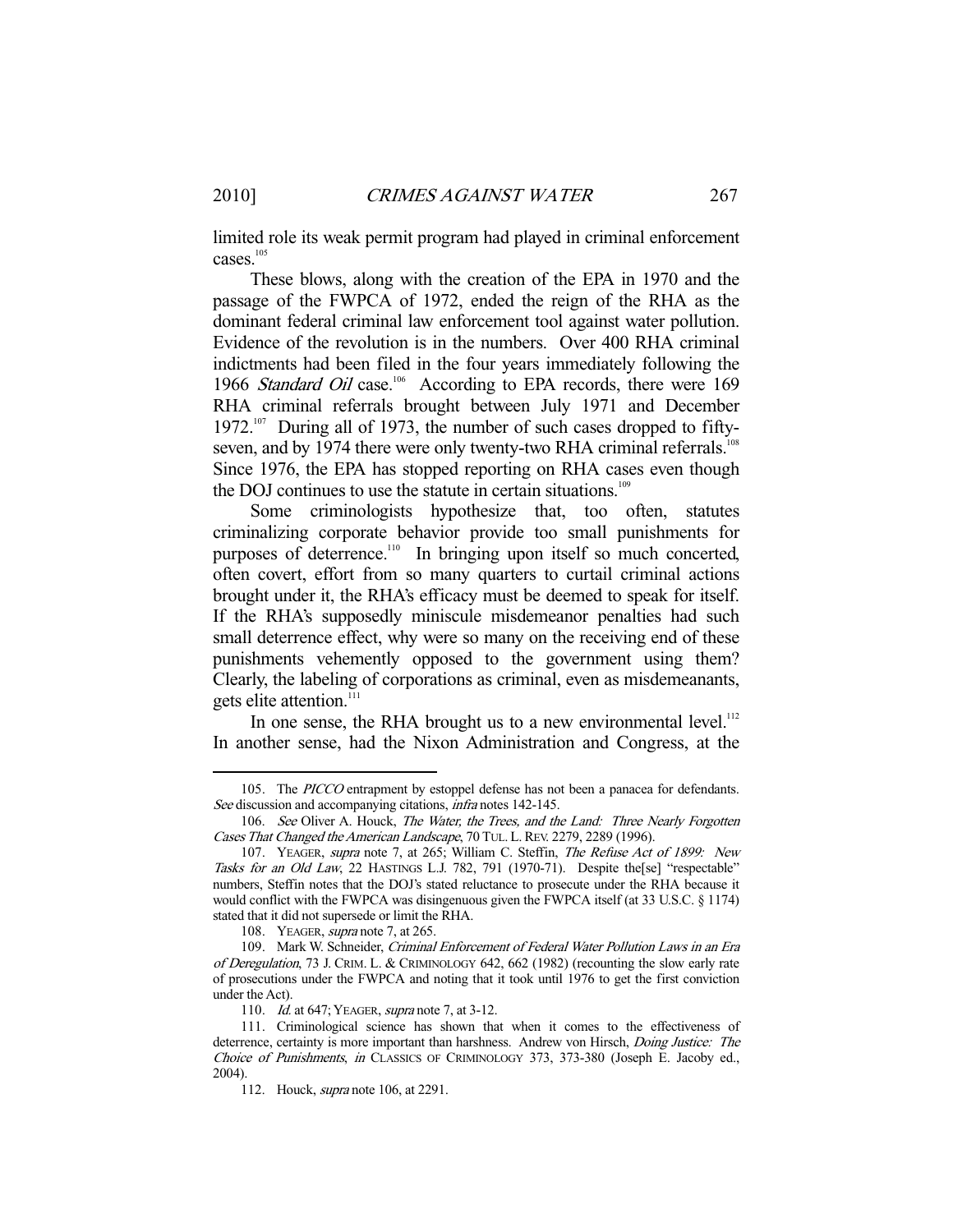critical juncture, used their power to take a more aggressive approach with the criminal provisions of the RHA, today we would exist in an altogether different world regarding crimes against water.<sup>113</sup> Whether the public trust was best served by the turn events took depends upon one's perspective on matters such as the efficacy of the CWA and the comparative efficacy of administrative law to criminal law. It was the corporate, executive, and congressional self interests that responded so predictably, so negatively, and so powerfully to using the criminal law provisions of the RHA to protect the environment. The modern administrative civil law laissez faire approach, which protects the industrial tax base more than the public trust interest in clean water, won the day. True enough, a common law showdown between democratic legitimacy and political-economic viability was averted by the Nixon coup.114 Two questions, however, have evaded conflict theory analysis here: (1) What was the role of the legal profession, particularly rankand-file agency lawyers at the EPA in these events?<sup>115</sup> and (2) Why is there indifference, which exists to this day, in the environmentalist community toward more widespread use of the criminal law to solve environmental problems?<sup>116</sup> Answering these questions seems promising for expanding standard conflict theory hypotheses about criminalization.<sup>11</sup>

#### III. WHAT HAPPENED TO THE RHA AFTER THE REVOLUTION?

The EPA was founded on December 2, 1970.<sup>118</sup> The Kalur case was decided on December 21, 1971.<sup>119</sup> The CWA was introduced before Congress on October 28, 1971, and became effective on October 18,

 <sup>113.</sup> This is the juncture where those in the legal community concerned with the environment and those in the criminal justice community concerned with the environment part ways. See, e.g., RONALD G. BURNS, MICHAEL J. LYNCH & PAUL STRETESKY, ENVIRONMENTAL LAW, CRIME, AND JUSTICE 97-139 (2008); DONALD J. REBOVICH, DANGEROUS GROUND 95-99 (1992).

<sup>114.</sup> YEAGER, *supra* note 7, at 128.

<sup>115.</sup> Shover & Routhe, *supra* note 85, at 347 (looking at the numerous bureaucraticstructural motives the EPA has for not referring matters to the DOJ for criminal action).

 <sup>116.</sup> Environmental Crime Prosecution: Results of a National Survey, http://www.ncjrs. gov/txtfiles/envir.txt (last visited Jan. 21, 2010) (discussing the historical antipathy of environmental groups towards criminal solutions).

 <sup>117.</sup> Inquiry might examine the dynamic relationship of the practicing legal profession, the origins of bureaucracy, and even rank-and-file environmental interest group membership, to elites; see, e.g., RICHARD QUINNEY, THE SOCIAL REALITY OF CRIME (1970); MAX WEBER, FROM MAX WEBER: ESSAYS IN SOCIOLOGY 214-21 (H.H. Gerth & C. Wright Mills eds., 1946).

<sup>118.</sup> J. Clarence Davies, III & Charles F. Lettow, The Impact of Federal Institutional Arrangements, in FEDERAL ENVIRONMENTAL LAW 138, 140 (E.L. Dolgin & T.G.P. Guilbert eds., 1974).

 <sup>119.</sup> Kalur v. Resor, 335 F. Supp. 1, 1 (D.C.D.C. 1971).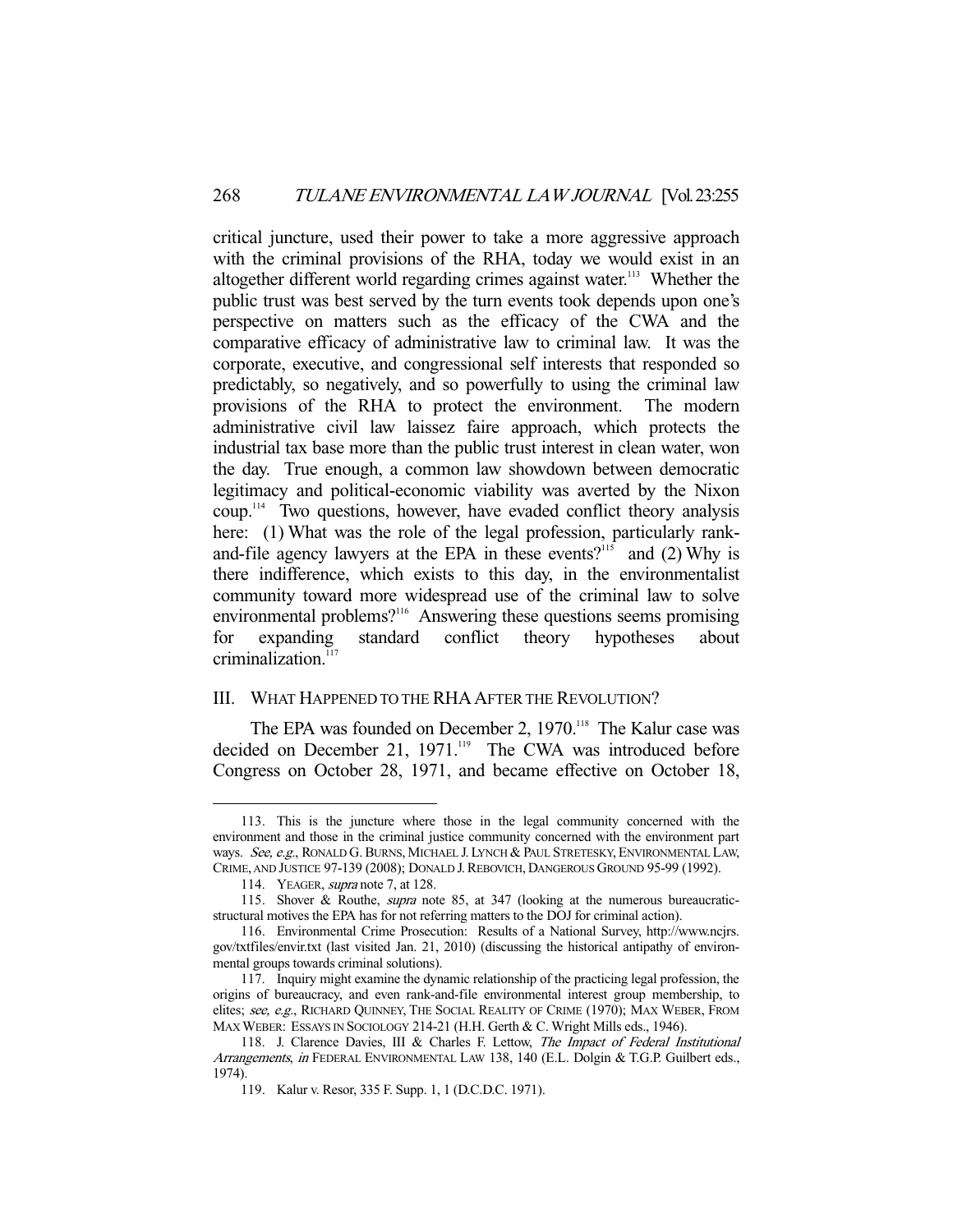1972.<sup>120</sup> *PICCO* was decided on May 14, 1973.<sup>121</sup> Despite the reduction in the number of cases being brought, RHA jurisprudence did not cease with these revolutionary events. Cases continued to be brought and to work their way through the courts, even as the CWA slowly took hold. These postrevolution RHA decisions of import can be divided into several categories: (1) the types of discharges prohibited; (2) the mens rea necessary to convict for an RHA violation; (3) the types of defendants typically found liable for RHA violations; and (4) the types of defenses asserted in RHA cases. These categories are discussed immediately below.

 As to the types of discharges prohibited, courts continued to support the *Republic Steel* and *Standard Oil* holdings.<sup>122</sup> One postrevolution court expanded the list of unlawful substances to include titanium dioxide, calcium carbonate, as well as other chemicals and suspended and dissolved materials.<sup>123</sup> Despite the  $\frac{8}{407}$  exclusion of criminalizing discharges of refuse "flowing from streets and sewers and passing therefrom in a liquid state,"124 postrevolution courts also took the opportunity to expand on the language of § 407 that prohibits discharges on banks and other such places where refuse is liable to be washed by tides, storms, floods or otherwise into navigable waters or their tributaries.<sup>125</sup> The United States v. American Cyanamid and United States v. Mackin Construction Co. courts held that proof that the discharged materials actually reached receiving navigable waters is not necessary to sustain a conviction under the RHA; rather, the necessary proof is that the discharge was "likely" to have reached navigable waters.<sup>1</sup>

 As to the mens rea necessary to convict for an RHA violation, postrevolution courts continued to hold that the RHA is a public welfare statute requiring offenses charged under it to be given the lowest mens rea threshold, that of strict liability. In one case the court held that scienter is immaterial because the RHA is a *malum prohibitum* offense.<sup>127</sup> In another case, the court stated that a nonintentional discharge, where employees negligently failed to close a water tap before leaving for the

 <sup>120. 33</sup> U.S.C. § 1251 (2006).

 <sup>121.</sup> United States v. Pa. Indus. Chem. Corp., 411 U.S. 655, 655 (1973).

 <sup>122.</sup> See United States v. Am. Cyanamid, 480 F.2d 1132, 1134 (2d Cir. 1973); United States v. Mackin Constr. Co., 388 F. Supp. 478, 481 (D. Mass. 1975).

 <sup>123.</sup> Am. Cyanamid, 480 F.2d at 1134. The discharge was into a small and nonnavigable tributary creek. *Id.* at 1133.

 <sup>124. 33</sup> U.S.C. § 407.

<sup>125.</sup> Id. at 1132; Mackin Constr. Co., 388 F. Supp. at 481.

<sup>126.</sup> Am. Cyanamid, 480 F.2d at 1133; Mackin Constr. Co., 388 F. Supp. at 481.

 <sup>127.</sup> United States v. Ashland Oil, Inc., 705 F. Supp. 270, 271 (W.D. Pa. 1989). In this case, the defendant was charged with both CWA negligence and RHA crimes.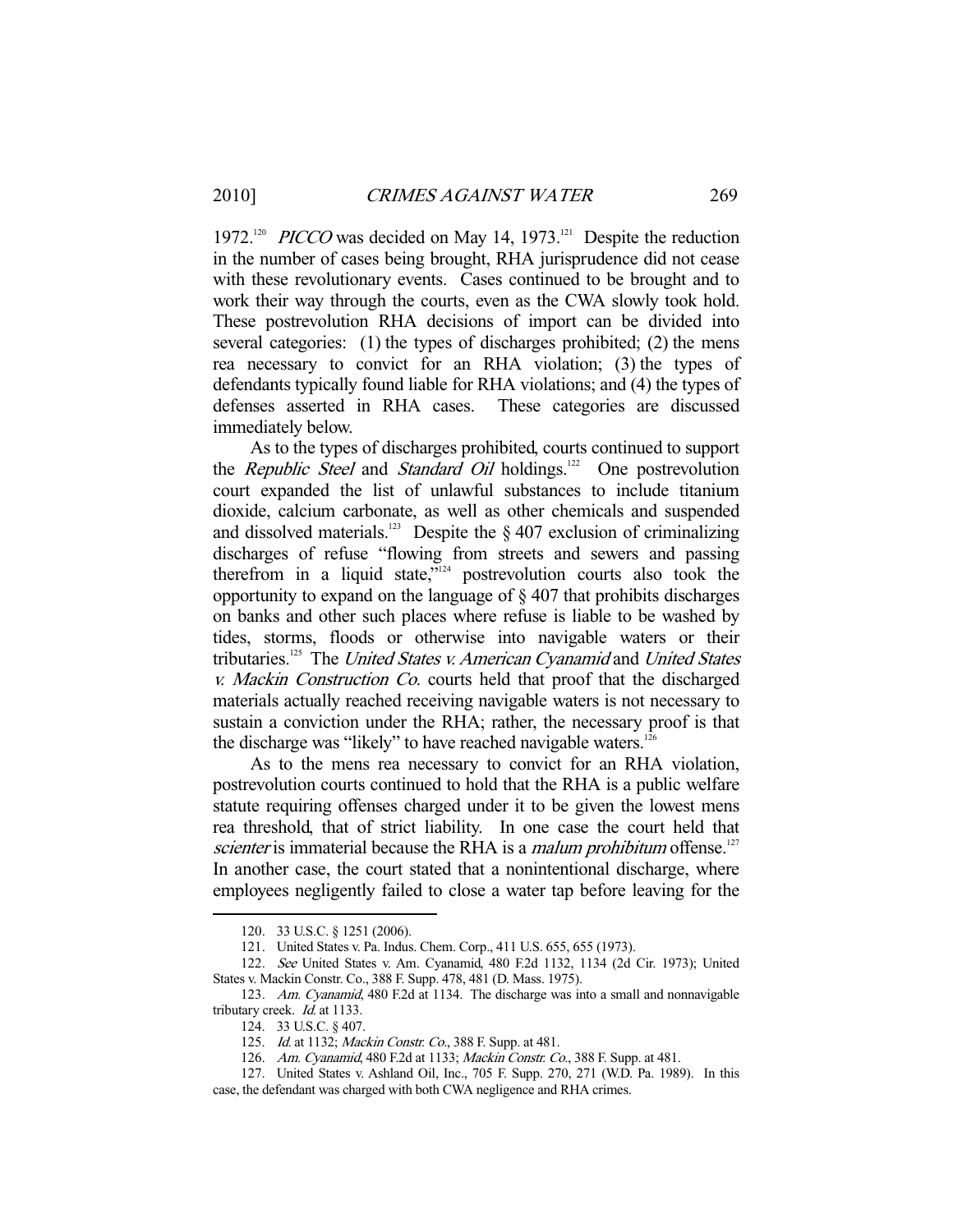weekend, was sufficient to sustain mens rea for conviction.<sup>128</sup> Perhaps the most extreme instance of there being no need to establish mens rea under the RHA was a case where the defendant had no warning of the leakage, worked diligently to contain it, and paid for cleanup.<sup>129</sup> The appellate court nonetheless upheld the finding that the defendant corporation was strictly liable for the crime because the RHA was a public welfare statute and  $\S 407$  imposed a blanket prohibition.<sup>130</sup> It must be noted that the appellate circuits are far more divided, and the mens rea jurisprudence is far more complex concerning applicability of strict liability "public welfare" doctrine to CWA cases.<sup>131</sup>

 As to the types of defendants typically held liable for RHA violations, there was unfortunately little postrevolution development toward individual liability as seen in earlier holdings like United States v. Moran.<sup>132</sup> Typical of this era is the United States v. Allied Chemical Corp. (the Kepone case) where, among multiple defendants—several of whom were persons, one of which was a municipality, and two of which were corporations—only one defendant corporation, Allied, was charged with RHA offenses.<sup>133</sup> In *Mackin Construction*, while both the buyer and the seller of fuel oil may have been found guilty for the same set of circumstances that led to the unlawful discharge, the court saw no difficulty in holding only the seller criminally liable.<sup>134</sup> The modern jurisprudence reflects that the CWA goes beyond the RHA by explicitly extending liability to "responsible corporate officers"<sup>135</sup> for the illegal acts of their corporations.<sup>136</sup> Unlike the CWA, the RHA was never concerned with who was in charge of the facility or even who was at fault, and it is very likely that use of the RHA as a prosecutorial tool declined due to the DOJ's Environmental Crimes Division postrevolution policy of prosecuting the highest-ranking corporate officer that can be reached in each case.<sup>137</sup>

 <sup>128.</sup> Am. Cyanamid, 480 F.2d at 1132.

 <sup>129.</sup> United States v. White Fuel Corp., 498 F.2d 619, 621 (1st cir. 1974).

<sup>130.</sup> *Id.* at 622.

<sup>131.</sup> See PLATER ET AL., supra note 16, at 975-76. See also the seemingly contradictory mens rea logic expressed in these important CWA and environmental crime cases: United States v. Weitzenhoff, 35 F.3d 1275 (9th Cir. 1993), cert. denied, 513 U.S. 1128 (1995); United States v. Ahmad, 101 F.3d 386 (5th Cir. 1996); and *United States v. Hanousek*, 176 F.3d 1116 (9th Cir. 1999), cert. denied, 528 U.S. 1102 (2000).

 <sup>132. 113</sup> F. 172, 174 (1901).

 <sup>133. 420</sup> F. Supp. 122, 123 (E.D. Va. 1976).

 <sup>134.</sup> United States v. Mackin Constr. Co., 388 F. Supp. 478, 479-80 (D. Mass. 1975).

 <sup>135. 33</sup> U.S.C. § 1319(C)(3) (2006).

<sup>136.</sup> William Goldfarb, Kepone: A Case Study, 8 ENVTL. L. 645, 655 (1978).

<sup>137.</sup> PLATER ET AL., supra note 16, at 979.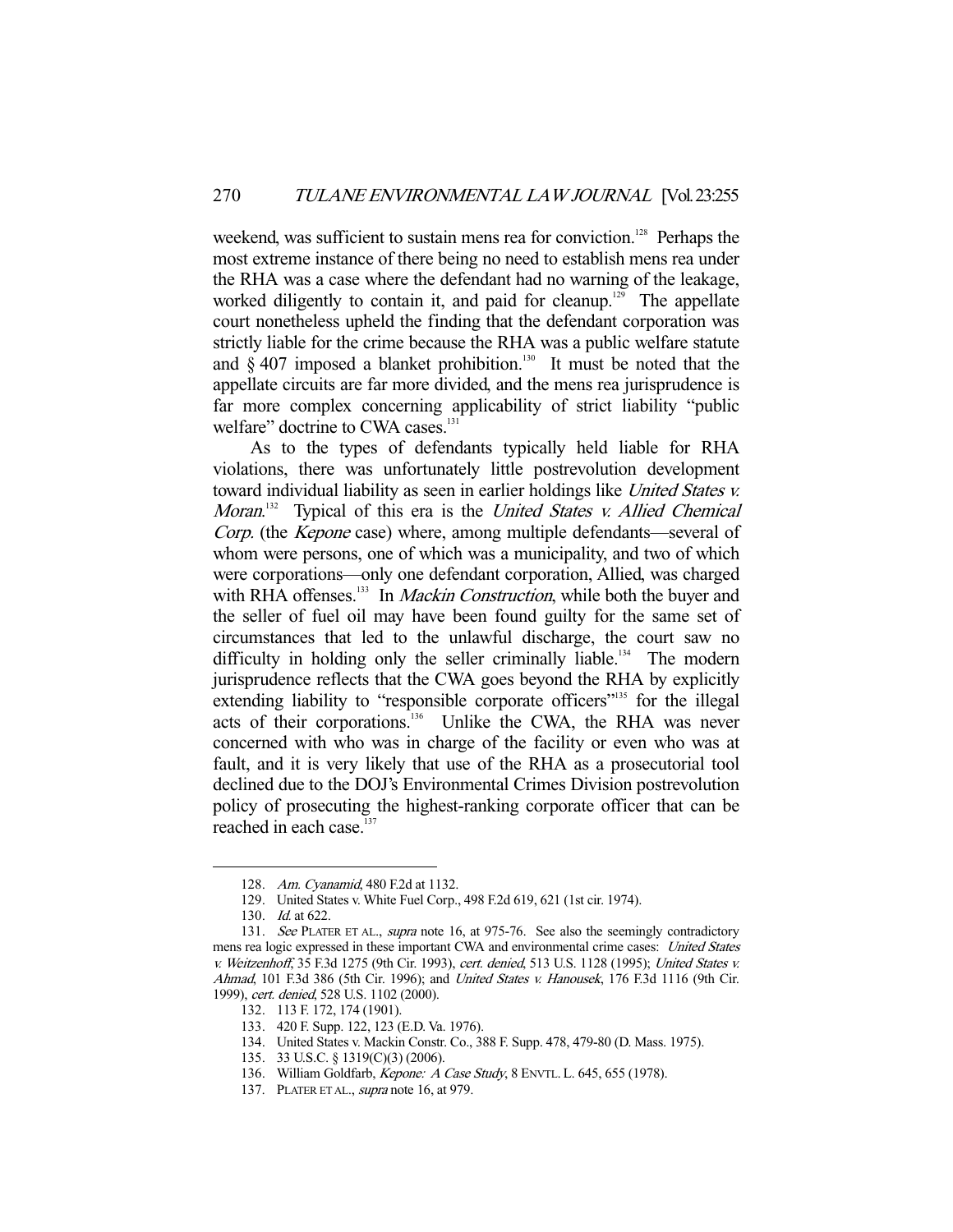Regarding the types of defenses asserted in RHA cases, the courts continued to offer little hope for even sophisticated defendants. In one case, the industry defendant asserted that passage of the CWA entirely barred the government from bringing criminal charges under the RHA, but the court held that the EPA can choose the laws under which it will proceed.<sup>138</sup> In *United States v. White Fuel*, the appellate court stated that the recognized defenses for RHA charges are: unpreventable acts of God, extreme natural disasters, third-party negligence, sabotage, and the like.<sup>139</sup> The same court also said a defendant is not required to take all conceivable measures to erect an impregnable fail-safe system to prevent discharges.<sup>140</sup> In sustaining the defendant's conviction for leaking oil into a navigable stream by seepage, however, the court in White Fuel held that conforming to industry-wide standards is not a defense; in other words, there is no "due care" defense for violating the  $RHA$ <sup>141</sup>

 In regards to estoppel defenses, such as the one raised in PICCO, one court held that where the discharge took place in 1967 and the government notice allegedly relied on was dated 1969, the entrapment by estoppel defense was not established. $142$  In another case, the court held that RHA prosecutions could proceed despite the fact that defendant had a permit. $143$  In a much later estoppel case, a court held that even though defendant had a permit to build a tank near the river, it did not have a permit to pollute into the river.<sup>144</sup> Eventually, the court's holding in PICCO of "entrapment by estoppel" came to be interpreted by the lower courts to mean that a defendant who asserts this defense must establish by a preponderance of the evidence the following: (1) a government official (2) told defendant that a certain criminal conduct was legal; (3) that defendant actually relied on the statement; and (4) the defendant's reliance was in good faith and reasonable in light of (a) who the governmental official was, (b) the point of law at issue, and (c) the substance of the government official's statement.<sup>145</sup>

 With the revolution, new laws came into existence; with the new laws, a new defense was created—the self-report defense. Prerevolution RHA jurisprudence was largely unfamiliar with the concept of self-

 <sup>138.</sup> United States v. Hudson Farms, 12 E.R.C. 1444 (E.D. Pa. 1978).

 <sup>139.</sup> United States v. White Fuel Corp., 498 F.2d 619, 623 (1st Cir. 1974).

 <sup>140.</sup> Id. at 624.

<sup>141.</sup> *Id.* at 621-22.

 <sup>142.</sup> United States v. U.S. Steel Corp., 482 F.2d 439 (7th Cir. 1973).

 <sup>143.</sup> United States v. Reserve Mining Co., 394 F. Supp 233 (D.C. Minn. 1974).

 <sup>144.</sup> United States v. Ashland Oil, Inc., 705 F. Supp. 270 (W.D. Pa. 1989).

 <sup>145.</sup> United States v. W. Indies Transp., Inc., 127 F.3d 299, 301 (3d Cir. 1997) (a widely cited CWA criminal case).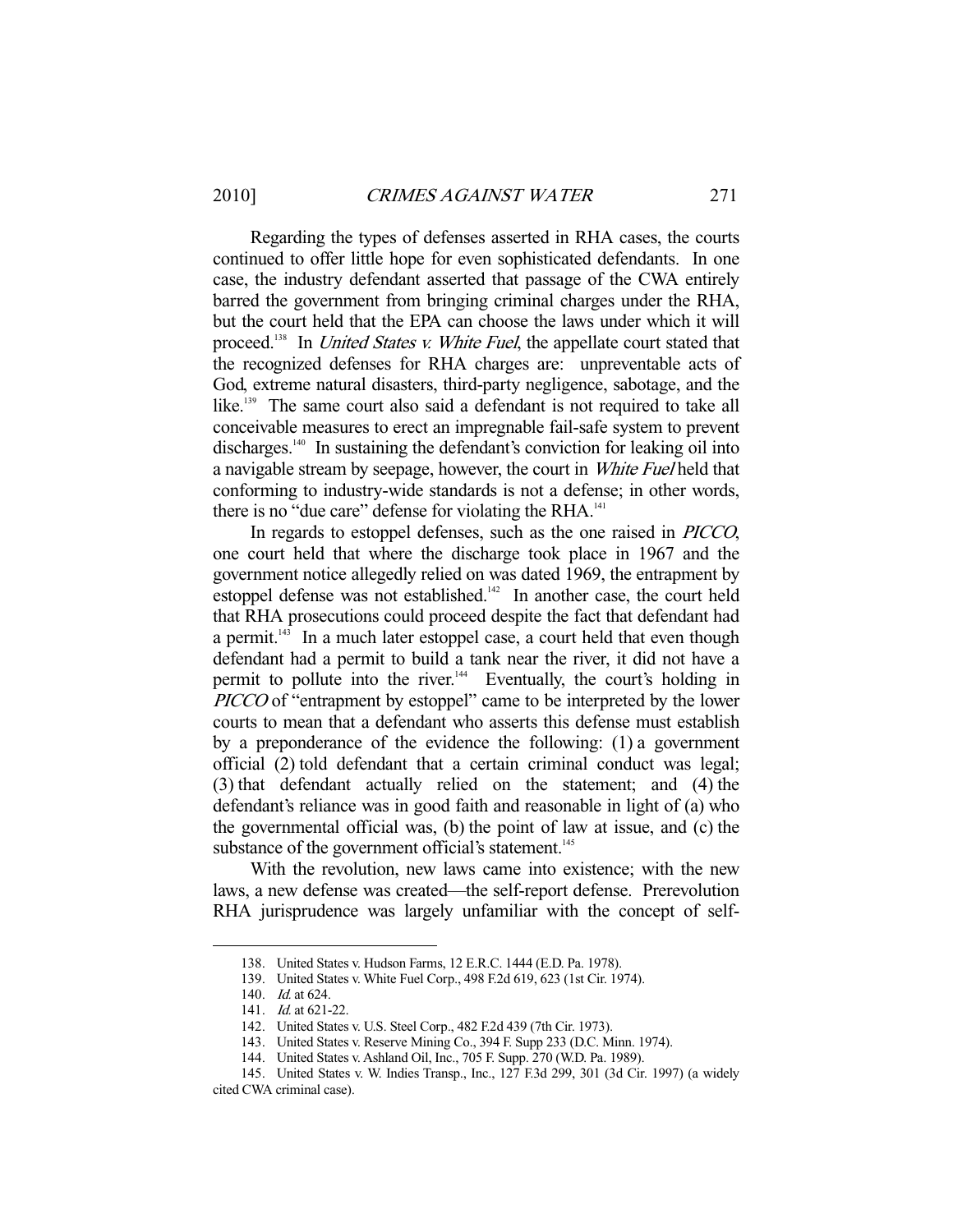reporting. Following the enactment of the FWCPA, which required selfreporting, courts were forced to examine whether the information in the mandatory self-report could be used against the RHA defendant.<sup>146</sup> Though the circuits may not entirely be in agreement on this issue, it appears that the defendant's self-reporting to authorities cannot be used against it in an RHA case.<sup>147</sup> Postrevolution courts have held that the CWA requirement for mandatory reporting does not prohibit civil RHA penalties, but only criminal RHA penalties.<sup>148</sup> The Supreme Court has discussed the difference between civil and criminal fines in self-report cases and how to look to legislative intent to determine whether a fine is civil or criminal.<sup>149</sup> The Court in *United States v. Ward* implied that RHA fines at § 411 were criminal, which would prohibit them in cases based exclusively on self-reporting.<sup>150</sup> The *Ward* decision can be read to favor use of the CWA over the RHA in that the former offers more civil and administrative fine options for use against self-reporters.

 In another RHA case, the court granted criminal immunity for a corporate defendant by treating them as fictional "persons in charge" who had self-reported their illegal discharges under established mandatory reporting standards.<sup>151</sup> In yet another case, the court held that RHA prosecution of a corporate defendant (again found to be a fictional "person in charge") could not rely solely on mandatory self-reports, nor could such self-reports be exploited.<sup>152</sup> The logic of the self-report defense in RHA cases is two-fold: (1) it must now be accounted that failure to report discharges in many circumstances may be criminal itself under the CWA or other federal statutes; and (2) the idea that criminal pollution might not be found out if the polluter didn't self-report, and therefore, to incentivize reporting of dangerous discharges, self-reporters must not be criminally punished.<sup>153</sup> This logic is curiously reserved only for white collar crimes; imagine if it applied to street criminals.<sup>154</sup>

-

152. United States v. Republic Steel Corp., 491 F.2d 315 (6th Cir. 1974).

<sup>146.</sup> See, e.g., United States v. Atl. Richfield Co., 429 F. Supp. 830, 837 (E.D. Pa. 1977); United States v. Ward, 488 U.S. 242, 250 (1980).

<sup>147.</sup> PLATER ET AL., supra note 16, at 975 (commenting that U.S. Attorneys still frequently lean toward charging RHA violations in self-report cases).

<sup>148.</sup> Ashland Oil, 429 F. Supp. at 837.

 <sup>149.</sup> Ward, 448 U.S. at 250.

 <sup>150.</sup> Id.

 <sup>151.</sup> United States v. Mobil Oil Corp., 464 F.2d 1124, 1125 (5th Cir. 1972) (citing 33 U.S.C. § 1161 (2006), predecessor to the CWA's reporting requirements at 33 U.S.C. § 1321).

 <sup>153.</sup> Id. at 318.

 <sup>154.</sup> See id.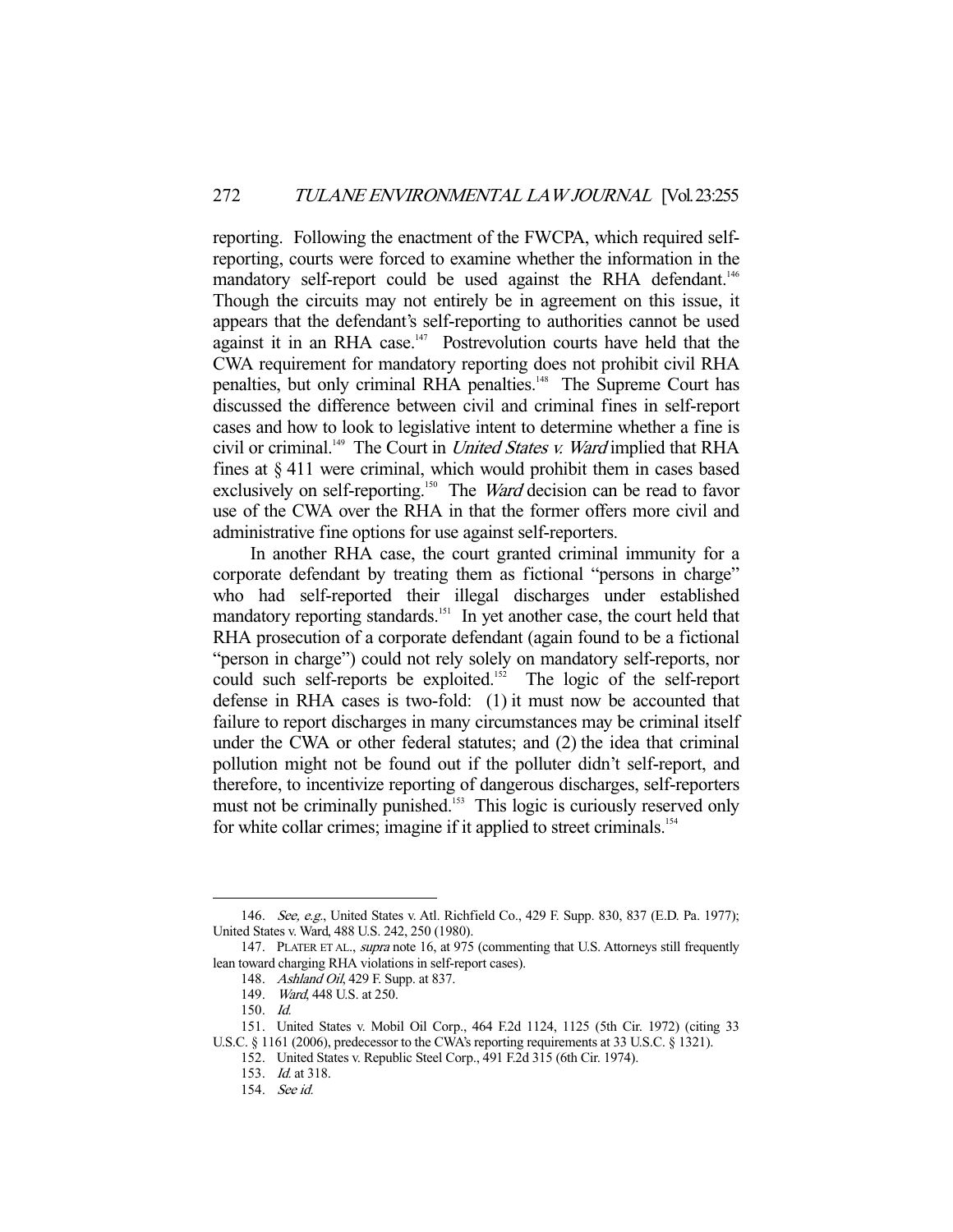### IV. WHAT ROLE,JURISDICTIONAL AND OTHERWISE, MIGHT THE RHA HAVE IN TODAY'S POST-CWA LANDSCAPE?

 Though the RHA is still in use and U.S Attorneys formulate charges under it in cases referred to them, unlike the 1960s and 70s, recent case law is sparse. The way the law is currently used, most defendants convicted of an RHA offense have no desire to appeal.<sup>155</sup> The general exception to this rule is where the RHA is used in supplement with CWA criminal charges.156 As mentioned above, courts have responded to defense arguments that the CWA entirely eviscerated the possibility of RHA criminal charges by noting the EPA is granted wide discretion under which law it will choose to proceed.<sup>157</sup> Though the CWA may preempt and has preempted state and federal common law and state statutory civil and administrative remedies,<sup>158</sup> the CWA does not preempt RHA criminal remedies, which retain viability. The RHA was never found to preempt any state laws.

 It is true that unlike the CWA, primary enforcement of the RHA is not delegated to the states. All reported prosecutions under the RHA have been, at the adjudicatory level, exclusively federal jurisdiction cases, though states may and do enforce laws similar to the RHA.<sup>159</sup> On the other hand, the RHA does not eviscerate state criminal water pollution laws. For instance, the RHA's "permitting program" would not permit a polluter to discharge effluent that would otherwise violate state laws.<sup>160</sup> Likewise, state laws cannot eviscerate the RHA. One federal appeals court has held that although defendant was in compliance with

 <sup>155.</sup> Despite the fact an RHA conviction today generally indicates a negotiated plea, there are sometimes tangible strategic benefits for corporate defendants to accept these plea deals. For instance, in Southern Dredging Co. v. United States, 833 F. Supp. 555 (E.D.S.C. 1993), aff'd, 96 F.3d 1439 (4th Cir. 1996), the court held that because the RHA charge plead to was a misdemeanor whereas the CWA charge passed to the file was a felony, the defendant company saved its future rights to contract with the federal government.

<sup>156.</sup> WENNER, *supra* note 5, at 68-73.

 <sup>157.</sup> United States v. Hudson Farms, 12 E.R.C. 1444 (E.D. Pa. 1978); United States v. Pa. Indus. Chem. Corp., 411 U.S. 655, 655 (1973).

 <sup>158.</sup> E.g., Int'l Paper Co. v. Ouellette, 479 U.S. 481 (1987); Milwaukee v. Illinois, 451 U.S. 304 (1981); Alexander v. Sandoval, 532 U.S. 275 (2001); R.E. Meiners et. al, Burning Rivers, Common Law, and Institutional Choice for Water Quality, in THE COMMON LAW AND THE ENVIRONMENT: RETHINKING THE STATUTORY BASIS FOR MODERN ENVIRONMENTAL LAW 54-85 (R.E. Meiners ed., 2000); JACKSON B. BATTLE & MAXINE I. LIPELES, WATER POLLUTION 687-711 (3d ed. 1998).

 <sup>159.</sup> E.g., Commonwealth v. CSX Transp., Inc., 653 A.2d 1327, 1331 (Pa. Commw. Ct. 1995) (finding strict liability for violation of public welfare statute, 30 PA. CONS. STAT. § 2504(a)(2) (2009), criminalizing unintentional discharge of a substance into water, here corn syrup that was harmful to fish).

 <sup>160.</sup> Commonwealth v. Pa. R.R. Co., 72 Pa. Super. 353, 359 (1919) (upholding the common law crime of "maintaining a public nuisance in a navigable stream").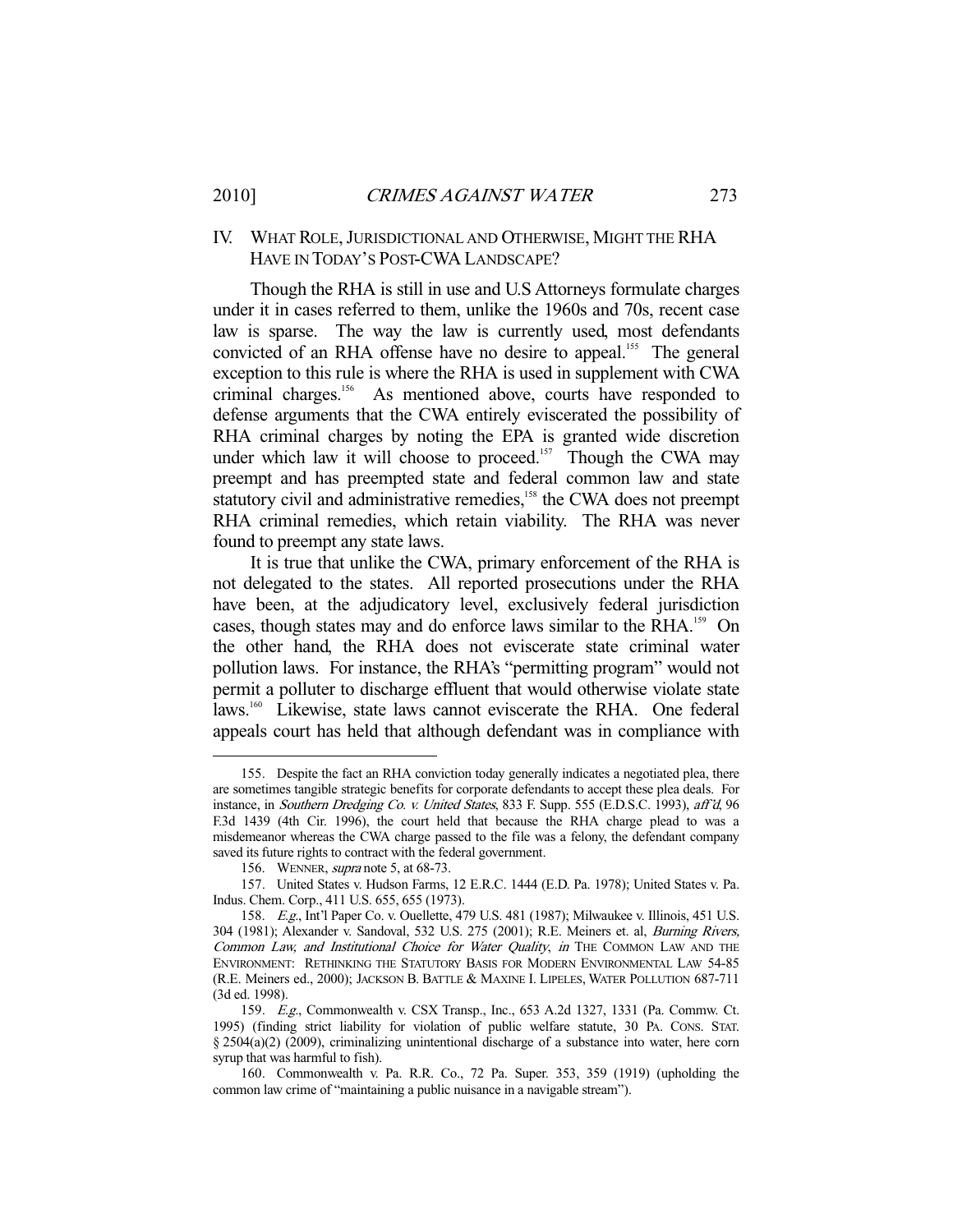state standards for pollution, the federal RHA prosecution could proceed.<sup>161</sup> These same rules are true of CWA cases as well.<sup>162</sup>

 Absent recent case law on the RHA, however, determining the continued efficacy of the RHA requires knowledge of the gaps in the CWA as well as certain practices of the EPA, the DOJ, and the courts.<sup>163</sup> For one thing, U.S. Attorneys likely find the RHA's criminal penalty process attractive because it is easier to undertake than a CWA case. Forensic testimony is less necessary in an RHA criminal case than in CWA actions, since all that is required for proof of conviction in an RHA case is a discharge of any kind.<sup>164</sup> In CWA cases, complex, expensive, and time-consuming expert analysis of the effluent as well as the receiving waters is usually mandatory.<sup>165</sup> In federal criminal practice today, the defendant frequently pleads to RHA violations, whether as charged or as lesser included offenses (LIOs), while more severe CWA violations are passed.166 It is asserted that as many as ten to fifteen major RHA prosecutions are still filed annually in the United States.<sup>167</sup>

 When possible, the EPA still uses the RHA for oil spills in waterways reported by the Coast Guard.<sup>168</sup> Using the RHA in such cases can be attractive because at least some circuits construe the CWA to permit recovery on oil spills only to the value of the boat or ship responsible for the spill, whereas the RHA has no such liability restriction.<sup>169</sup> Though *Ward* and the line of cases leading to it has meant that the self-reporting requirements of the CWA gut many traditional RHA criminal prosecutions, some federal prosecutors claim it is still easier to use the RHA civilly.<sup>170</sup> For one thing, civil use of the RHA which, under the logic of *Ward*, triggers less self-report immunity problems than do CWA civil actions, allows enjoinment of the

 <sup>161.</sup> United States v. Pa. Indus. Chem. Corp., 461 F.2d 468 (3d Cir. 1972) modified on other grounds, 411 U.S. 655 (1973).

 <sup>162.</sup> Stoddard v. W. Carolina Reg'l Sewer Auth., 784 F.2d 1200 (4th Cir. 1986).

<sup>163.</sup> Roger J. Marzulla, Specific Wetland Criminal Issues, in ENVIRONMENTAL CRIMINAL LIABILITY: AVOIDING AND DEFENDING ENFORCEMENT ACTIONS, 221, 231 (D.A. Carr ed., 1995); Lecture Notes of Professor Randolph Hill, Clean Water Act Course, Vermont Law School, South Royalton, VT; 20-30 July, 2009.

 <sup>164. 33</sup> U.S.C. § 407 (2006).

<sup>165.</sup> Peter J. Martinez et. al, *Environmental Crimes*, 43 AM. CRIM. L. REV. 381, 419 (2006).

 <sup>166.</sup> Id.

<sup>167.</sup> PLATER ET AL., *supra* note 16, at 961.

 <sup>168.</sup> WENNER, supra note 5, at 72.

<sup>169.</sup> See, e.g., id.; compare United States v. City of Redwood, 640 F.2d 963 (9th Cir. 1981) (holding for recovery in RHA cases greater than value of the tug), with United States v. Dixie Carriers, Inc., 462 F. Supp. 1126 (E.D. La. 1978), aff'd, 627 F.2d 736 (5th Cir. 1980) (holding the CWA preempts recovery in RHA cases for greater than the value of the tug).

<sup>170.</sup> See PLATER ET AL., supra note 16, at 961.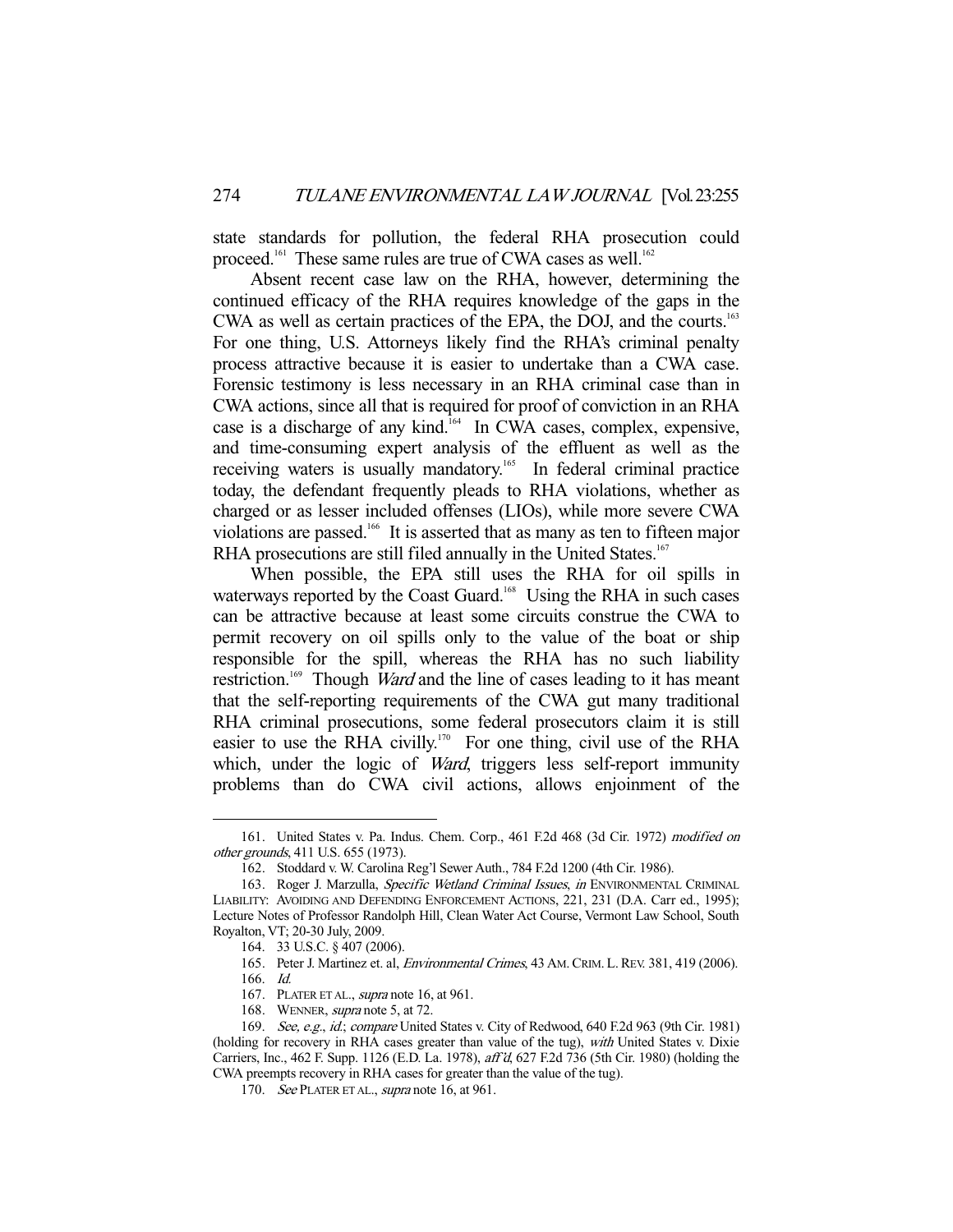defendant's conduct and forces—often at great expense—cleanup of the discharge or spill. $171$ 

 Furthermore, two recent Supreme Court holdings have narrowed the once expansive reach of CWA criminal jurisdiction.<sup>172</sup> The current Court's reinterpretation of congressional power under the Commerce Clause of the United States Constitution requires a closer nexus to "navigability in fact" for the more broadly tailored CWA jurisdiction to apply.173 However, these two recent CWA rulings, which deal with wetlands and migratory birds, would likely have little impact on traditional RHA criminal jurisdiction. This, as we have seen, is well settled and rather narrowly tailored by Congress.<sup>174</sup> Therefore, traditional RHA jurisdiction is probably still operating under earlier holdings that set less severe jurisdictional limitations.<sup>175</sup> Conceivably, criminal prosecutions now prohibited under Solid Waste Agency of Northern Cook County v. Army Corps of Engineers and Rapanos v. United States could breathe more viability back into RHA criminal cases.<sup>176</sup>

 Undoubtedly, the CWA's permitting process has undermined the effectiveness of the RHA as a prosecutorial tool. First, CWA permits have undermined the RHA because if the polluter is in possession of a CWA permit, no court is going to convict for an RHA violation.<sup>177</sup> If the CWA permit has been violated, most assuredly the CWA will be used to

 <sup>171.</sup> Id.

 <sup>172.</sup> Solid Waste Agency of N. Cook County v. Army Corps of Engineers (SWANCC), 531 U.S. 159 (2001); Rapanos v. United States, 547 U.S. 715 (2006).

<sup>173.</sup> See, e.g., Rapanos, 547 U.S. at 784.

 <sup>174. 33</sup> U.S.C. § 407's (2006) language, prohibiting the discharge of any refuse

into any navigable water of the United States, or into any tributary of any navigable water from which the same shall float or be washed into such navigable water; and it shall not be lawful to deposit, or cause, suffer, or procure to be deposited material of any kind in any place on the bank of any navigable water, or on the bank of any tributary of any navigable water, where the same shall be liable to be washed into such navigable water, either by ordinary or high tides, or by storms or floods, or otherwise, whereby navigation shall or may be impeded or obstructed

is less vague, and more narrowly tailored to serve the ends of the Act.

 <sup>175.</sup> E.g., United States v. Riverside Bayview Homes, Inc., 474 U.S. 121 (1985).

<sup>176.</sup> In Rapanos, the plurality's logic focused on the broader but apparently less than precise CWA language of 33 U.S.C. § 1362(7), which states, "[T]he term 'navigable waters' means the waters of the United States, including the territorial seas." Rapanos, 547 U.S. at 760 (citing 33 U.S.C. § 1362(7)). SWANCC, 531 U.S. at 160 (citing 33 U.S.C. 407), however, is more narrowly and clearly intended to be concerned with the navigability of water.

 <sup>177.</sup> Adjunct Professor, Randolph Hill, E.P.A., Course Lectures at Vermont Law School, Clean Water Act Course (July 20, 2009) (personal notes); LETTIE M. WENNER, ONE ENVIRONMENT UNDER LAW: A PUBLIC POLICY DILEMMA 71-73 (1976).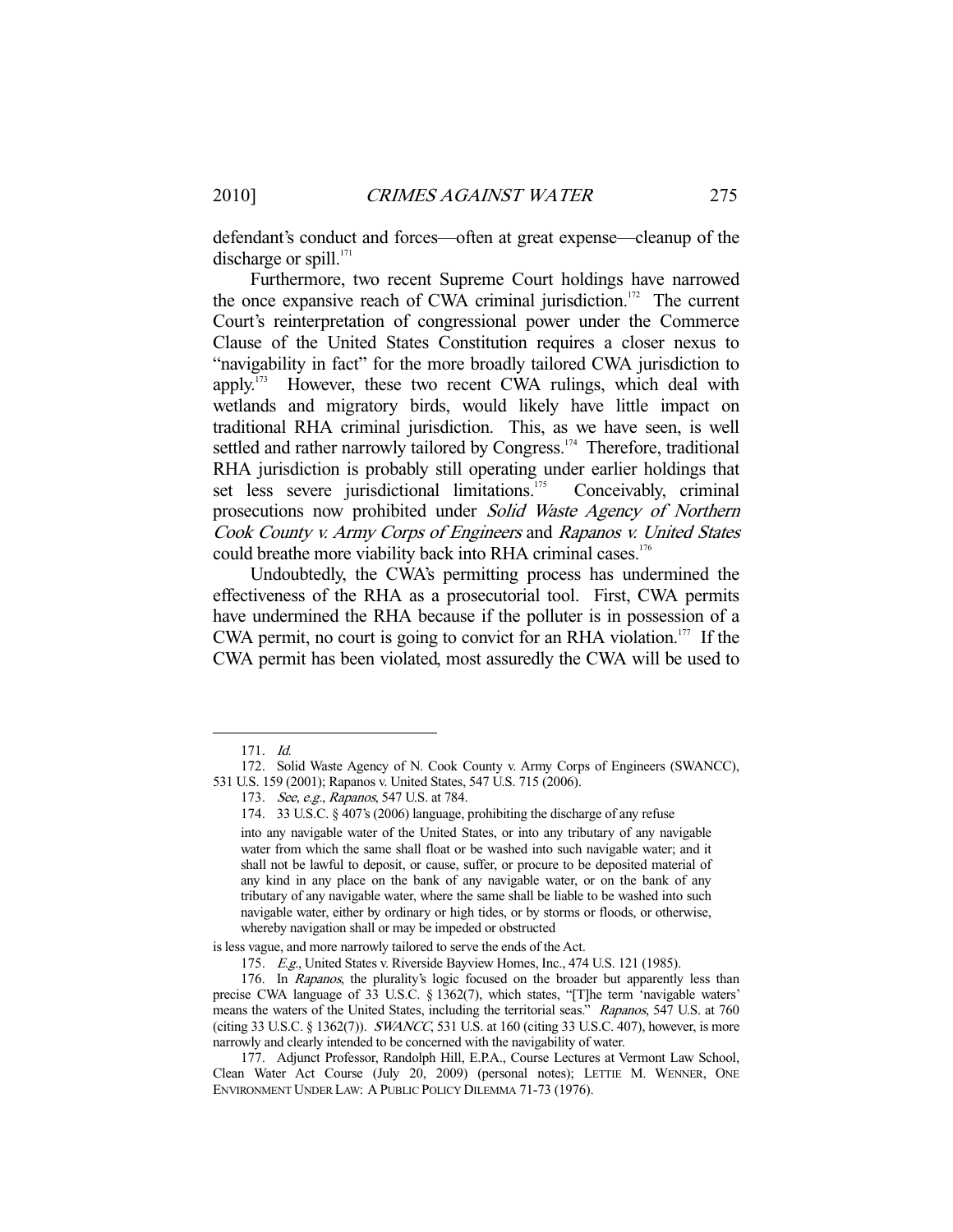remedy the situation.<sup>178</sup> If the offender lacks a CWA permit, but should have one, again the remedy will be seen as coming under the CWA.<sup>179</sup> Second, though RHA § 407 still refers to Corps permitting (a process now delegated to the EPA at  $\S$  1342(4) $\&(5)$ ), in practice, RHA permits, other than for construction projects, are rarely sought.<sup>180</sup> Once NEPA was passed, which required all environmental permits to be based on considerations of public health and environmental quality, and the courts showed themselves willing to enforce this provision in regard to the RHA, permitting again became a nonissue for the RHA. The requirement of RHA permitting for dredge and fill activities has been judicially approved,<sup>181</sup> but to the extent that such activities constitute discharges under the CWA there would be no additional RHA permitting requirement.<sup>182</sup> Where it is possible to dredge and fill without "discharging" into navigable waters, the RHA imposes NEPA-like permit requirements, the violation of which may be criminalized.<sup>183</sup> Ironically, though mass RHA permitting was denied in Kalur, it is now standard operating procedure for the CWA.<sup>184</sup> In any event, though *Zabel v. Tabb* seems to create a narrow exception for criminal use of the RHA in permit cases, if we are interested in reincarnating the RHA, it is to nonpermit activity that we must look.

The great asset of the RHA is that (save for its explicit  $\S 407$ exception of refuse "flowing from streets and sewers and passing therefrom in a liquid state") it criminally prohibits any type of discharge from any source.<sup>185</sup> This is a significant advantage over the CWA, which cannot be used to criminalize the conduct of those deemed to be "nonpoint source polluters."<sup>186</sup> That nonpoint source discharges are not

182. BATTLE & LIPELES, *supra* note 158, at 598.

 <sup>178.</sup> Adjunct Professor, Randolph Hill, E.P.A., Course Lectures at Vermont Law School, Clean Water Act Course (July 20, 2009) (personal notes).

<sup>179.</sup> Id.; BATTLE & LIPELES, supra note 158, at 598; WENNER, supra note 177, at 71-73; ROBERT V. PERCIVAL ET AL., ENVIRONMENTAL REGULATION: LAW, SCIENCE AND POLICY 677 (3d ed. 2000).

 <sup>180.</sup> Adjunct Professor, Randolph Hill, E.P.A., Course Lectures at Vermont Law School, Clean Water Act Course (July 20, 2009) (personal notes); BATTLE & LIPELES, supra note 158, at 598; PERCIVAL ET AL., supra note 179, at 743.

 <sup>181.</sup> Zabel v. Tabb, 430 F.2d 199 (5th Cir. 1970) (almost moot, but apparently, still good law); see also United States v. Ashland Oil, Inc., 705 F. Supp. 270 (W.D. Pa. 1989).

<sup>183.</sup> Id.; RICHARD A. LIROFF, A NATIONAL POLICY FOR THE ENVIRONMENT: NEPA AND ITS AFTERMATH 119 (1976).

 <sup>184. 33</sup> U.S.C. § 1371(c)(1) (1982); see also the critical analysis of Lakshman Guruswamy, Integrating Thoughtways: Re-Opening of the Environmental Mind, 1989 WIS. L.REV. 463, 491. 185. 33 U.S.C. § 407 (2006).

 <sup>186.</sup> United States v. Plaza Health Laboratories, 3 F.3d 643, 645-49 (2d Cir. 1993), is an important CWA case for defining the term "point source," where the court found that a person directly placing, by hand, pollutants harmful to human health, into navigable waters did not confer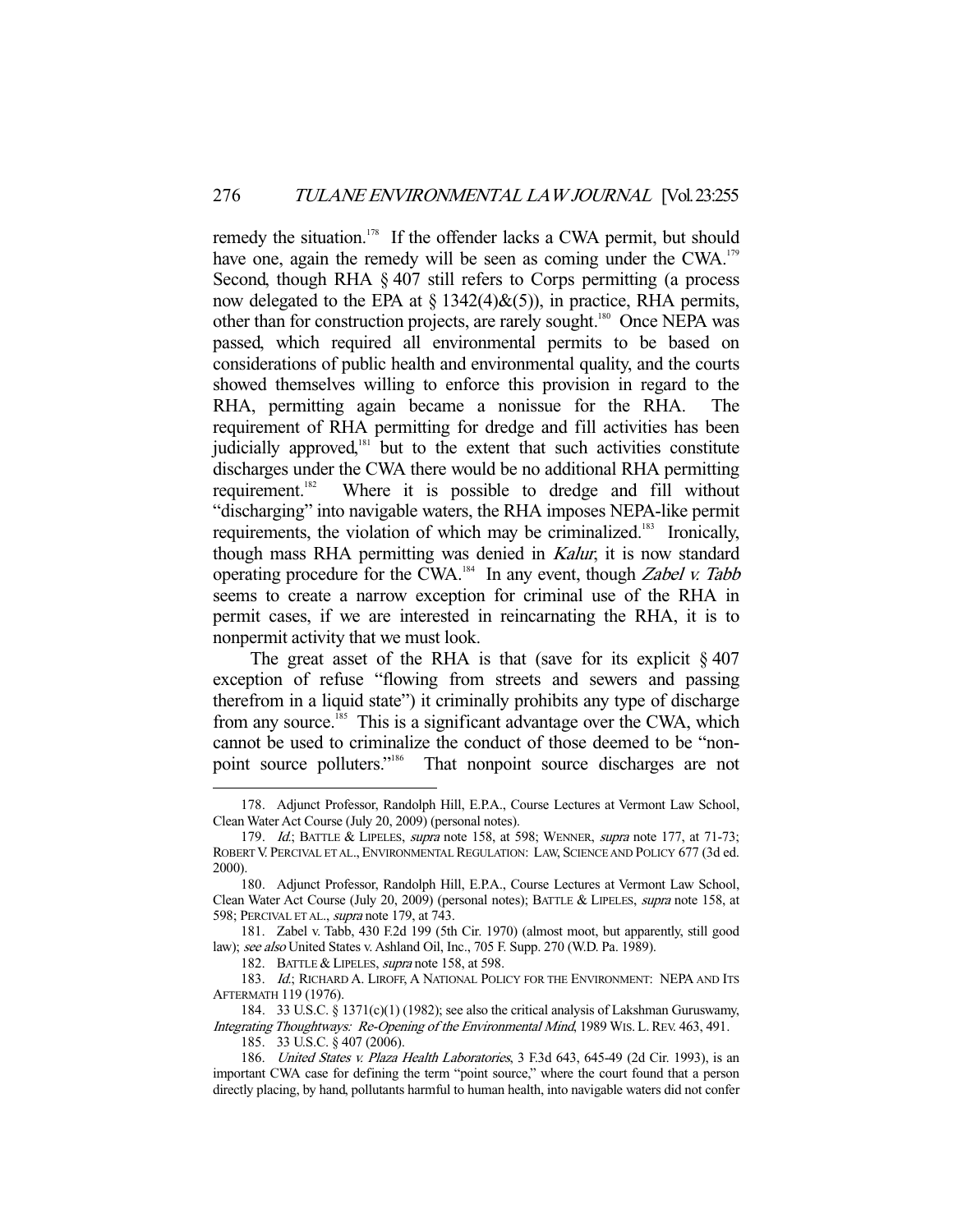covered by the CWA is widely regarded as the Act's major shortcoming. Nonpoint source dischargers are polluters exempted from the requirements of the CWA and are not required to obtain CWA permits to pollute.187 Significant aspects of modern pollution derive from nonpoint source polluters, yet remain beyond the reach of CWA regulation.<sup>188</sup> Nonpoint source dischargers include: (1) landfill and septic tank polluters (significant amounts of the nation's surface waters are affected or threatened by sewage sludge from septic tanks and from landfill disposal, including the notorious coal or fly ash, which recently spilled from TVA landfill deposit sites into Tennessee's Emory and Clinch Rivers); (2) agricultural pollutants (including eroded sediments, toxic fertilizer and pesticide runoff, and waste from "smaller scale" animal feed operations—generally defined as herds smaller than 1000 head); (3) silviculture (significant amounts of the nation's surface waters are polluted through erosions caused by deforestation and logging roads in tree farming operations); (4) urban runoff (including stormwater runoff from artifacts left on roadways and embankments, runoff from commercial and industrial parking lots, and storm sewer discharges typically occurring in cities with populations greater than 100,000 in the Midwest and Northeast); (5) abandoned mines and other past resourceextraction operations (large amounts of the nation's waters are affected by acid mine wash, and CWA exempted mountain top removal deposits); and (6) construction on sites smaller than five acres (responsible for depositing considerable sediment and artifacts into the nation's waters). Also exempted from CWA criminal coverage as nonpoint sources, as decided by the case law in *United States v Plaza Health Laboratories*, are  $(7)$  individual human beings.<sup>189</sup>

 Recall that the criminal provisions of the RHA were enhanced, not displaced or preempted, by the CWA, whereas many other state and federal civil and administrative remedies to protect waters have been preempted by the CWA. This makes the RHA the best-existing logical

<sup>&</sup>quot;point source" criminal jurisdiction under the CWA. Plaza Health is a clear expression of the widely held doctrine that the CWA applies only to industry, not persons. Defendant's acts in Plaza Health would have clearly constituted a crime under RHA jurisprudence.

 <sup>187. 33</sup> U.S.C. §§ 1319(c)(2)-(3), 1362(14).

<sup>188.</sup> BATTLE & LIPELES, *supra* note 158, at 535-69.

<sup>189. 3</sup> F.3d 643. Unlike the CWA's Plaza Health jurisprudence, individuals can be found criminally liable under the RHA for personally discharging pollution into the water. See United States v. Moran, 113 F. 172 (C.C.D.N.Y. 1901). While RHA violators are typically corporations, there is nothing in the statute indicating this must be so. See also Shover & Routhe, supra note 85, at 321 (noting private dumping by individual citizens in navigable waters, their tributaries, and banks is a massive problem in many locales, as well as an environmental justice issue, yet there have been no sustained efforts to criminalize such conduct).